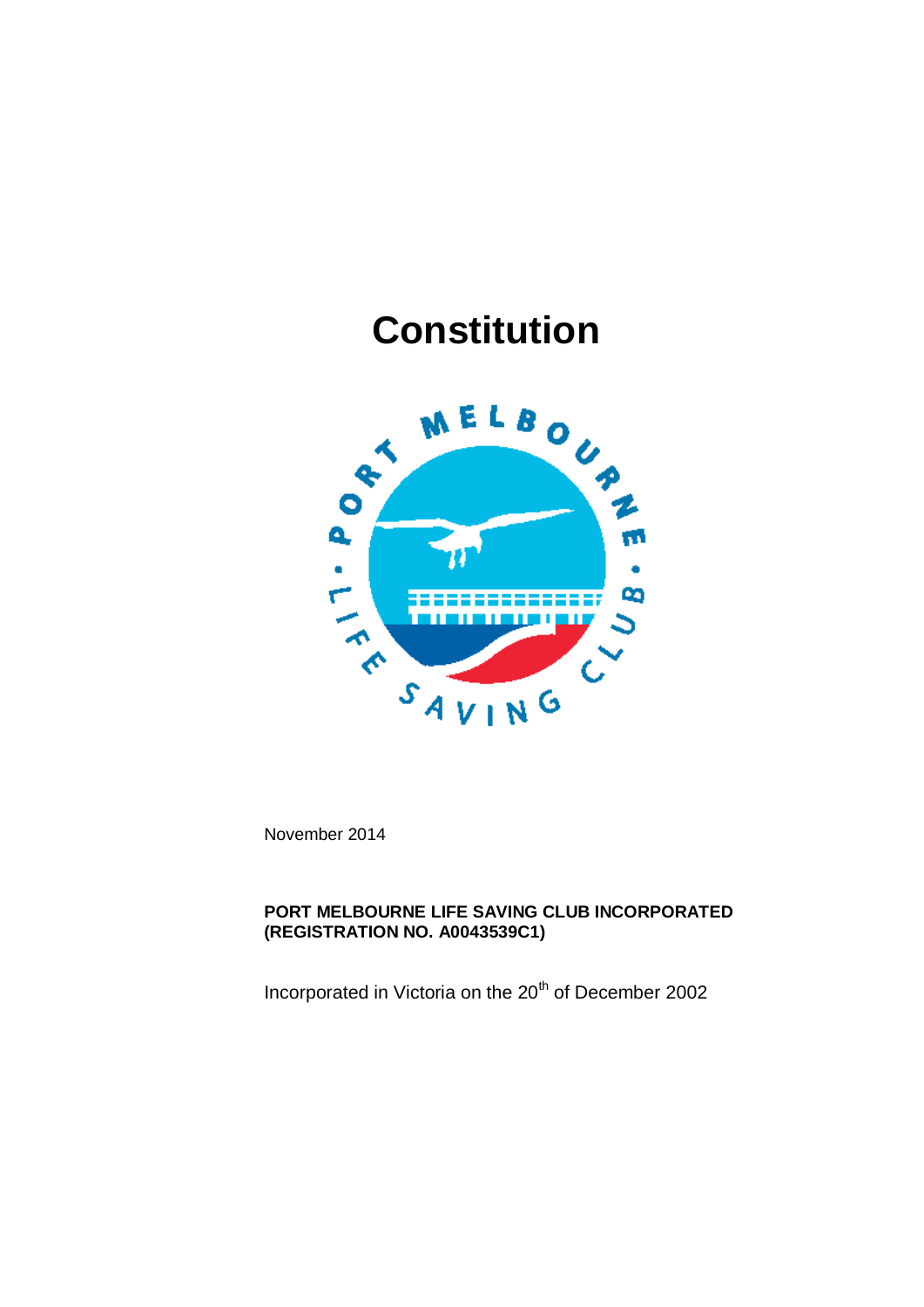## **TABLE OF CONTENTS**

| $\mathbf 1$ . |                          |  |  |  |  |  |  |
|---------------|--------------------------|--|--|--|--|--|--|
| 2.            |                          |  |  |  |  |  |  |
| 3.            |                          |  |  |  |  |  |  |
| 4.            |                          |  |  |  |  |  |  |
| 5.            |                          |  |  |  |  |  |  |
|               | 5.1<br>5.2               |  |  |  |  |  |  |
|               | 5.3                      |  |  |  |  |  |  |
| 6.            |                          |  |  |  |  |  |  |
|               | 6.1                      |  |  |  |  |  |  |
|               | 6.2<br>6.3               |  |  |  |  |  |  |
| 7.            |                          |  |  |  |  |  |  |
|               | 7.1                      |  |  |  |  |  |  |
|               | 7.2                      |  |  |  |  |  |  |
|               |                          |  |  |  |  |  |  |
| 8.            |                          |  |  |  |  |  |  |
|               | 8.1<br>8.2               |  |  |  |  |  |  |
|               | 8.3                      |  |  |  |  |  |  |
|               | 8.4                      |  |  |  |  |  |  |
|               | 8.5<br>8.6               |  |  |  |  |  |  |
|               | 8.7                      |  |  |  |  |  |  |
|               | 8.8                      |  |  |  |  |  |  |
|               | 8.9                      |  |  |  |  |  |  |
| 9.            |                          |  |  |  |  |  |  |
| 10.           | <b>REGISTERS</b><br>10.1 |  |  |  |  |  |  |
|               | 10.2                     |  |  |  |  |  |  |
|               | 10.3                     |  |  |  |  |  |  |
|               | 10.4<br>10.5             |  |  |  |  |  |  |
| 11.           |                          |  |  |  |  |  |  |
|               | 11.1                     |  |  |  |  |  |  |
|               | 11.2                     |  |  |  |  |  |  |
|               | 11.3<br>11.4             |  |  |  |  |  |  |
|               | 11.5                     |  |  |  |  |  |  |
|               | 11.6                     |  |  |  |  |  |  |
|               | 11.7<br>11.8             |  |  |  |  |  |  |
| 12.           |                          |  |  |  |  |  |  |
|               |                          |  |  |  |  |  |  |
|               |                          |  |  |  |  |  |  |
| 13.           | 13.1                     |  |  |  |  |  |  |
|               |                          |  |  |  |  |  |  |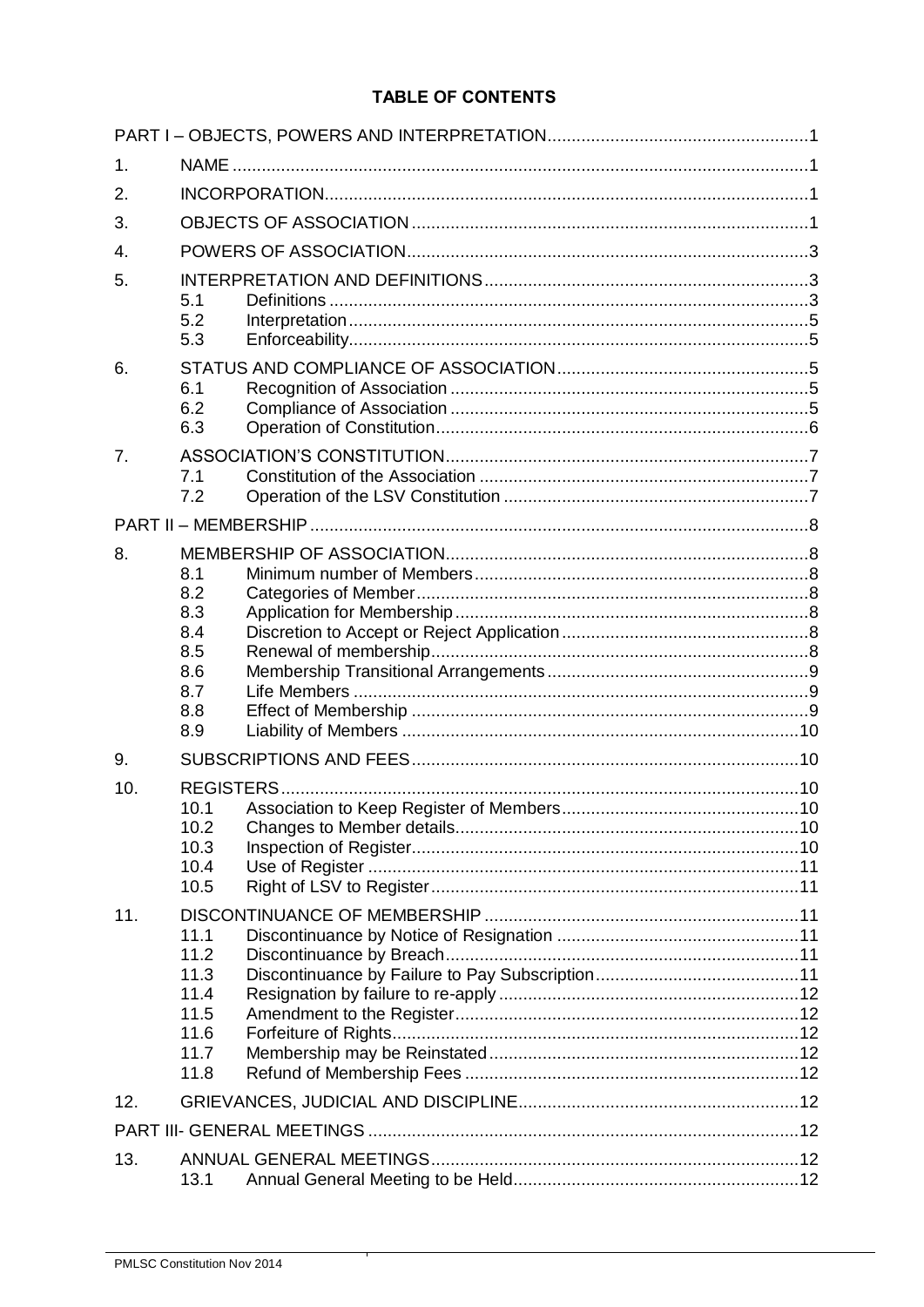|     | 13.2<br>13.3                                                 |                                               |  |
|-----|--------------------------------------------------------------|-----------------------------------------------|--|
| 14. | 14.1<br>14.2                                                 |                                               |  |
| 15. | 15.1<br>15.2<br>15.3<br>15.4<br>15.5<br>15.6                 |                                               |  |
| 16. | 16.1<br>16.2<br>16.3<br>16.4<br>16.5<br>16.6                 |                                               |  |
| 17. |                                                              |                                               |  |
|     |                                                              |                                               |  |
| 18. | 18.1<br>18.2<br>18.3<br>18.4<br>18.5<br>18.6<br>18.7         |                                               |  |
| 19. | 19.1<br>19.2                                                 |                                               |  |
| 20. | 20.1<br>20.2<br>20.3                                         |                                               |  |
| 21. | 21.1<br>21.2<br>21.3<br>21.4<br>21.5<br>21.6<br>21.7<br>21.8 | QUORUM AND PROCEDURE AT COMMITTEE MEETINGS 20 |  |
| 22. | 22.1<br>22.2<br>22.3<br>22.4                                 |                                               |  |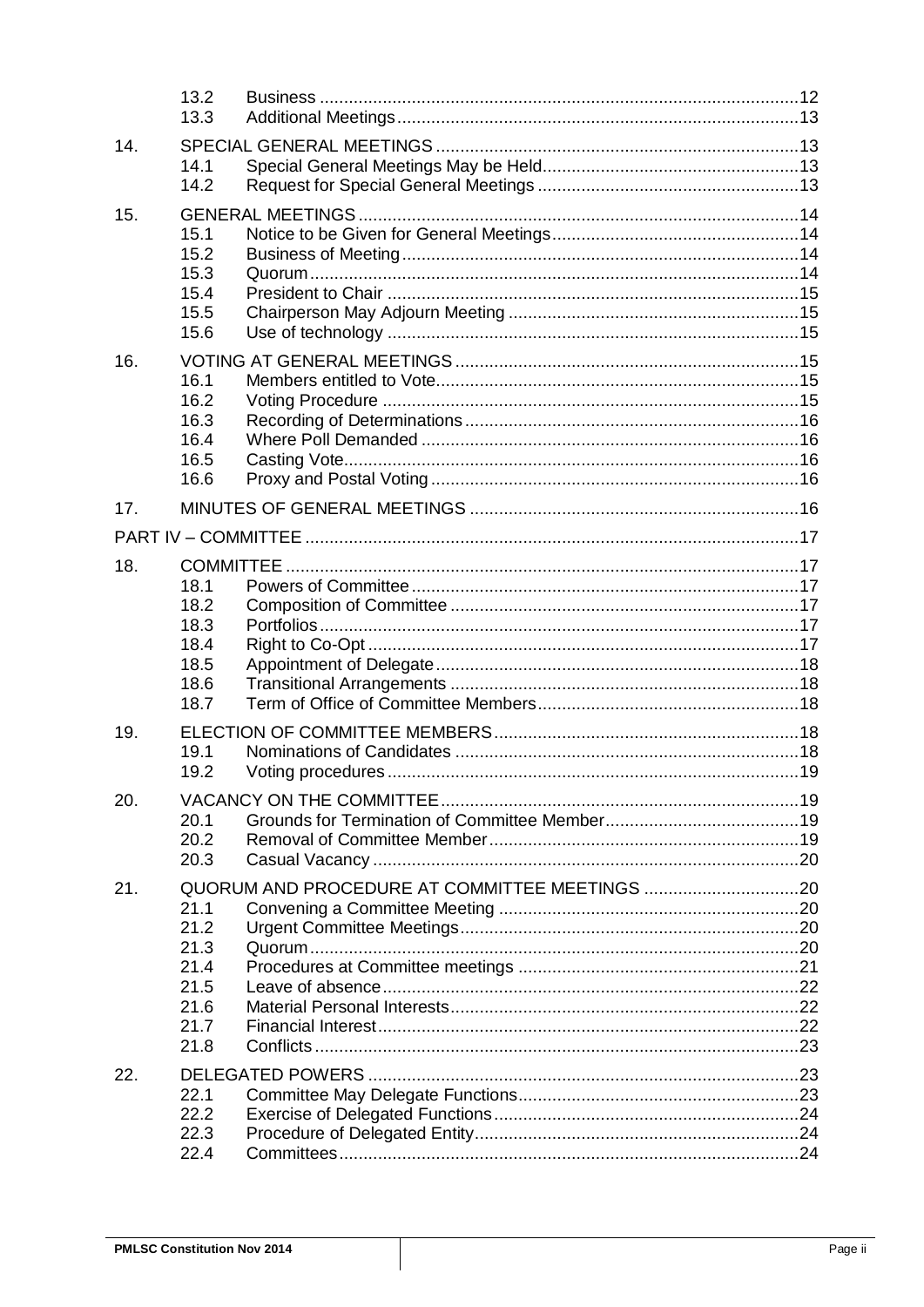| 23. | 23.1<br>23.2<br>23.3                         |  |  |  |  |
|-----|----------------------------------------------|--|--|--|--|
| 24. |                                              |  |  |  |  |
|     |                                              |  |  |  |  |
| 25. | 25.1<br>25.2<br>25.3<br>25.4                 |  |  |  |  |
| 26. |                                              |  |  |  |  |
| 27. | 27.1<br>27.2<br>27.3<br>27.4<br>27.5<br>27.6 |  |  |  |  |
| 28. |                                              |  |  |  |  |
| 29. |                                              |  |  |  |  |
| 30. |                                              |  |  |  |  |
| 31. |                                              |  |  |  |  |
| 32. |                                              |  |  |  |  |
| 33. |                                              |  |  |  |  |
| 34. |                                              |  |  |  |  |
| 35. |                                              |  |  |  |  |
| 36. |                                              |  |  |  |  |
| 37. |                                              |  |  |  |  |
| 38. | 38.1<br>38.2<br>38.3                         |  |  |  |  |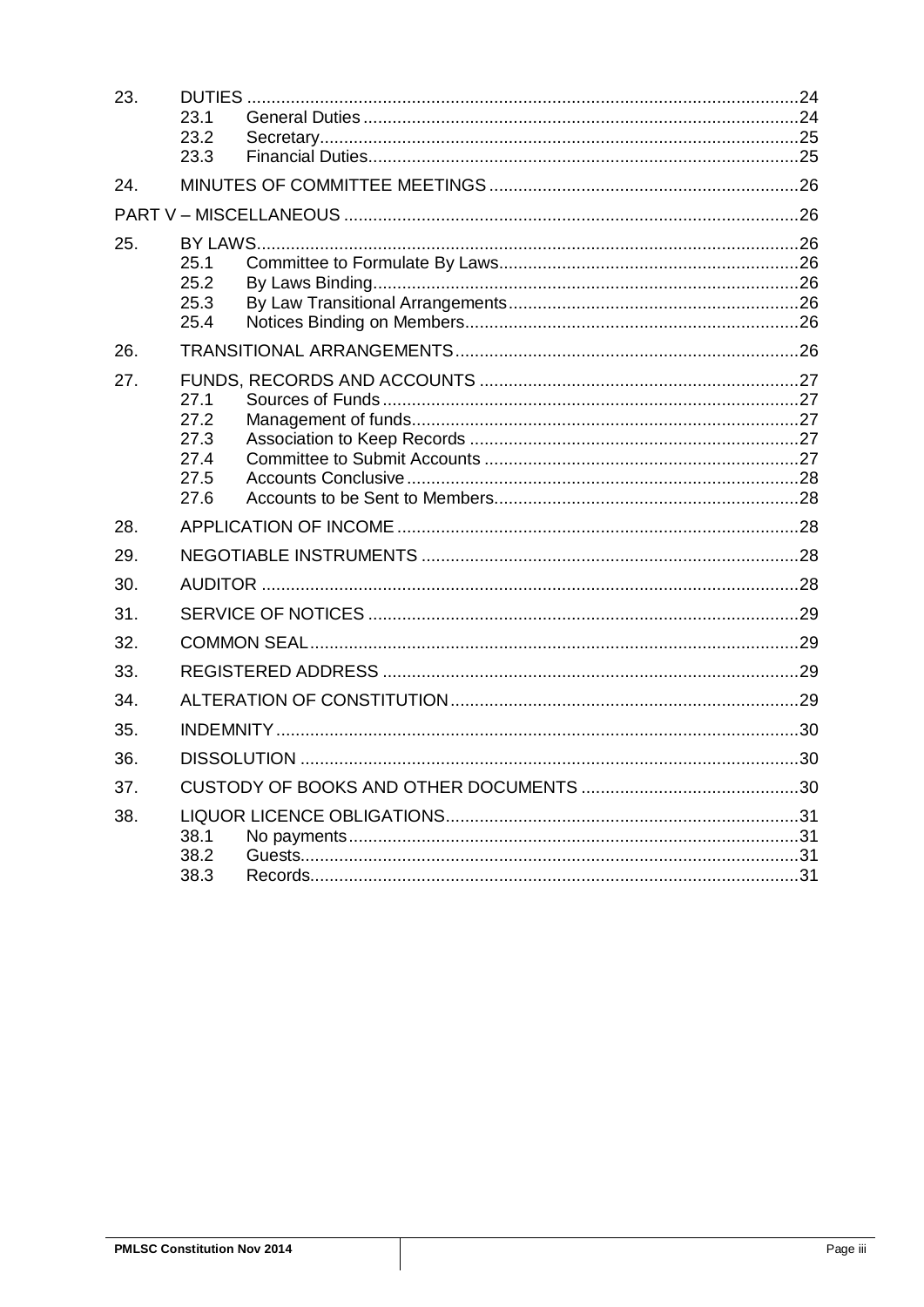# **Constitution of Port Melbourne Life Saving Club**

## <span id="page-4-0"></span>**PART I – OBJECTS, POWERS AND INTERPRETATION**

#### <span id="page-4-1"></span>**1. NAME**

The name of the incorporated association is Port Melbourne Life Saving Club Incorporated (**Association**).

#### <span id="page-4-2"></span>**2. INCORPORATION**

Associations shall incorporate under the Act and shall remain incorporated.

#### <span id="page-4-3"></span>**3. OBJECTS OF ASSOCIATION**

The Association is established solely for these Objects. The Objects of the Association are to:

- (a) participate as a member of Life Saving Victoria (**LSV**) and Surf Life Saving Australia Limited (**SLSA**) and The Royal Life Saving Society Australia (**RLSSA**) through and by which lifesaving and the preservation of life in the aquatic environment can be conducted, encouraged, promoted, advanced and administered;
- (b) provide for the conduct, encouragement, promotion and administration of lifesaving throughout Port Melbourne;
- (c) ensure the maintenance and enhancement of the Association, LSV, Life Saving Clubs, SLSA, RLSSA and lifesaving, its standards, quality and reputation for the benefit of the Members and lifesaving;
- (d) at all times promote mutual trust and confidence between the Association, LSV, Life Saving Clubs, SLSA, RLSSA and the Members in pursuit of these objects;
- (e) at all times act on behalf of and in the interest of the Members and lifesaving;
- (f) promote the economic and community service success, strength and stability of the Association, LSV, Life Saving Clubs, SLSA, RLSSA and lifesaving;
- (g) affiliate and otherwise liaise with LSV, SLSA and RLSSA, in the pursuit of these objects and the objects of lifesaving;
- (h) conduct, encourage, promote, advance and control lifesaving in Port Melbourne, its many aspects devoted to aquatic safety and management and the preservation of life in the aquatic environment;
- (i) conduct or commission research and development for improvements in methods of lifesaving and life saving equipment and in all ways to improve and safeguard the use of the aquatic environment;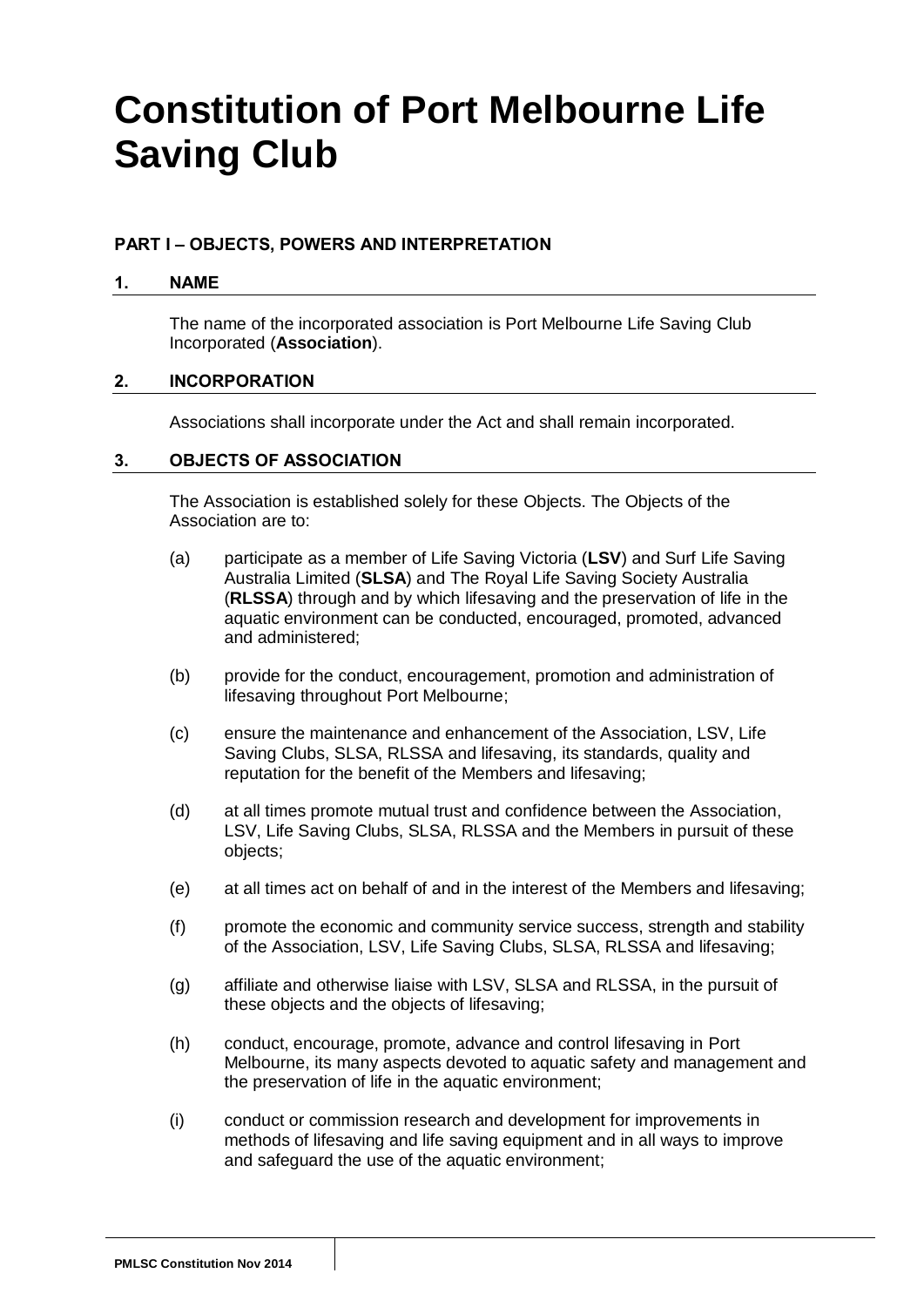- (j) use and protect the Intellectual Property
- (k) apply the property and capacity of the Association towards the fulfilment and achievement of these Objects;
- (l) promote the involvement and influence of lifesaving standards, techniques, awards and education with bodies involved in lifesaving;
- (m) strive for Governmental, commercial and public recognition of the Association as the authority on aquatic safety and management in Port Melbourne;
- (n) promulgate, and secure uniformity in, such rules as may be necessary for the management and control of lifesaving and related activities and the preservation of life in the aquatic environment;
- (o) further extend the operations and teachings of the Association throughout Port Melbourne;
- (p) further develop lifesaving into an organised institution and with these objects in view, to foster, regulate, organise and manage assessments, competitions, displays and other activities and to issue badges, medallions and certificates and award trophies to successful Members;
- (q) review and/or determine any matters relating to lifesaving which may arise, or be referred to it, by any Member;
- (r) pursue through itself or other such commercial arrangements, including sponsorship and marketing opportunities as are appropriate to further the interests of lifesaving in Port Melbourne;
- (s) adopt and implement appropriate policies, including in relation to sexual harassment, equal opportunity, equity, drugs in sport, health, safety, junior and senior programs, infectious diseases and such other matters as arise from time to time as issues to be addressed in lifesaving;
- (t) represent the interests of its Members and of lifesaving generally in any appropriate forum in Port Melbourne;
- (u) have regard to the public interest in its operations;
- (v) do all that is reasonably necessary to enable these objects to be achieved and to enable the Members to receive the benefits which these objects are intended to achieve;
- (w) ensure that environmental considerations are taken into account in all lifesaving and related activities conducted by the Association;
- (x) promote the health and safety of Members and all other users of the aquatic environment;
- (y) encourage Members to realise their potential and athletic abilities by extending to them the opportunity of education and participation in lifesaving competition and to award trophies and rewards to successful competitors;
- (z) encourage and promote performance-enhancing drug free competition;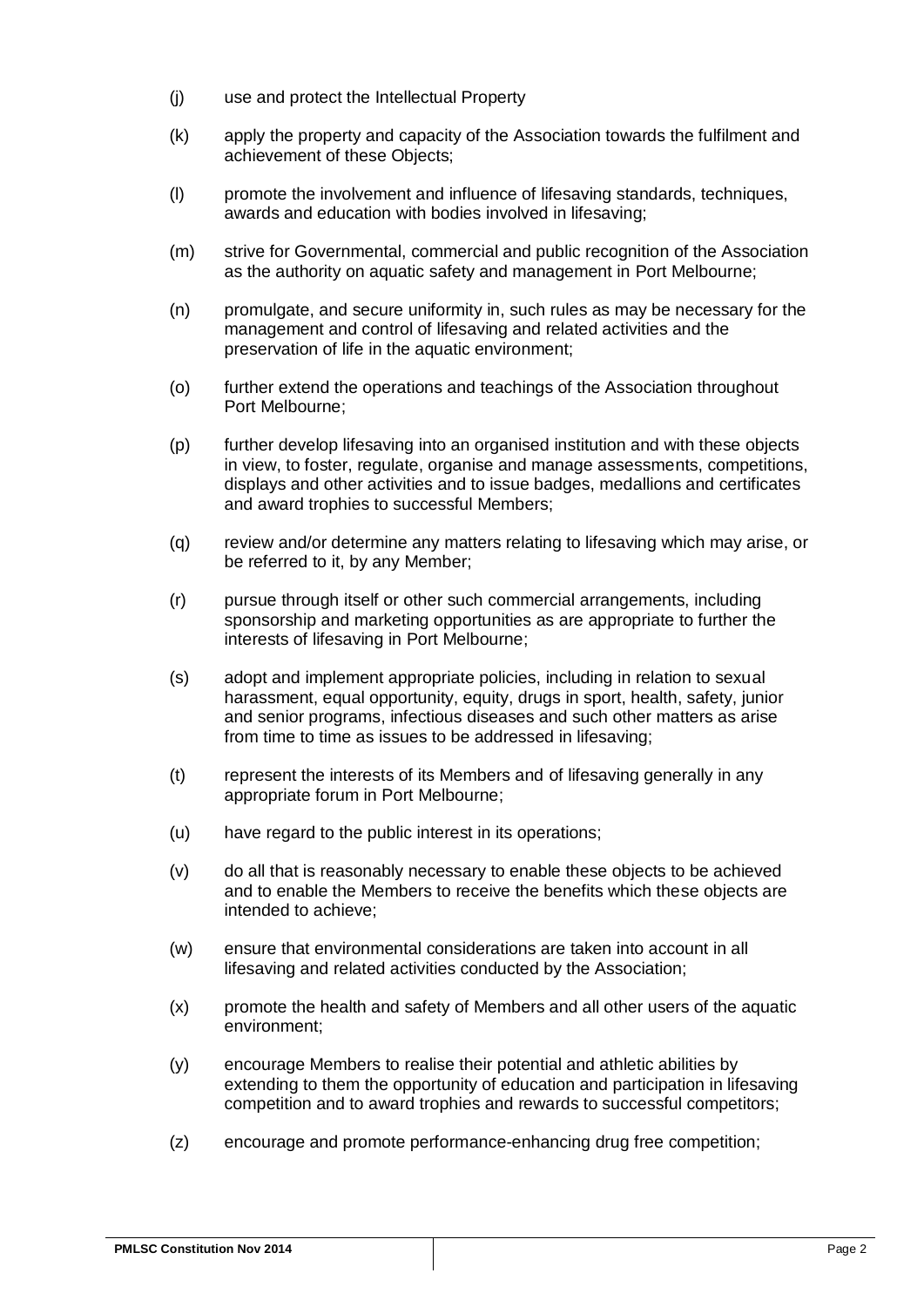- (aa) establish, grant and support awards to Members and others, in honourable public recognition of hard and meritorious rescues from the sea, deeds of exceptional bravery from time to time performed in the course of lifesaving and other distinguished services and acts;
- (bb) give, and seek where appropriate, recognition for Members to obtain awards or public recognition in fields of endeavour other than lifesaving;
- (cc) seek and obtain improved facilities for the enjoyment of the aquatic environment in Port Melbourne;
- (dd) promote uniformity of laws for the control and regulation of the aquatic environment in Port Melbourne and to assist authorities in enforcing these laws;
- (ee) effect such objects as may be necessary in the interests of lifesaving and the aquatic environment in Port Melbourne; and
- (ff) undertake and or do all such things or activities which are necessary, incidental or conducive to the advancement of these objects.

#### <span id="page-6-0"></span>**4. POWERS OF ASSOCIATION**

Solely for furthering the Objects set out above, the Association has in addition to the powers and functions under the Act, the legal capacity and powers of a company as set out under section 124 of the *Corporations Act*.

#### <span id="page-6-1"></span>**5. INTERPRETATION AND DEFINITIONS**

#### <span id="page-6-2"></span>**5.1 Definitions**

In this Constitution, unless the contrary intention appears:

**Act** means the *Associations Incorporation Reform Act 2012* (Vic).

**Annual General Meeting** means a meeting of Members convened in accordance with rule [13.](#page-15-7)

**Annual Subscriptions** means the annual fees payable by each category of Member as determined by the Committee under rule [9.](#page-13-1)

**Association** means Port Melbourne Life Saving Club Incorporated.

**Committee** means the body managing the Association and consisting of the Committee Members under rule [18.1\(a\).](#page-20-6)

**By Laws** mean any by laws made by the Committee under rule [25.](#page-29-2)

**Sub-Committee** means any committee of the Committee created under rule [22.4](#page-27-2) from time to time.

**Constitution** means this constitution of the Association as amended from time to time.

**Delegate** means the person appointed from time to time to act for and on behalf of the Association and to attend, debate but not vote at general meetings of LSV.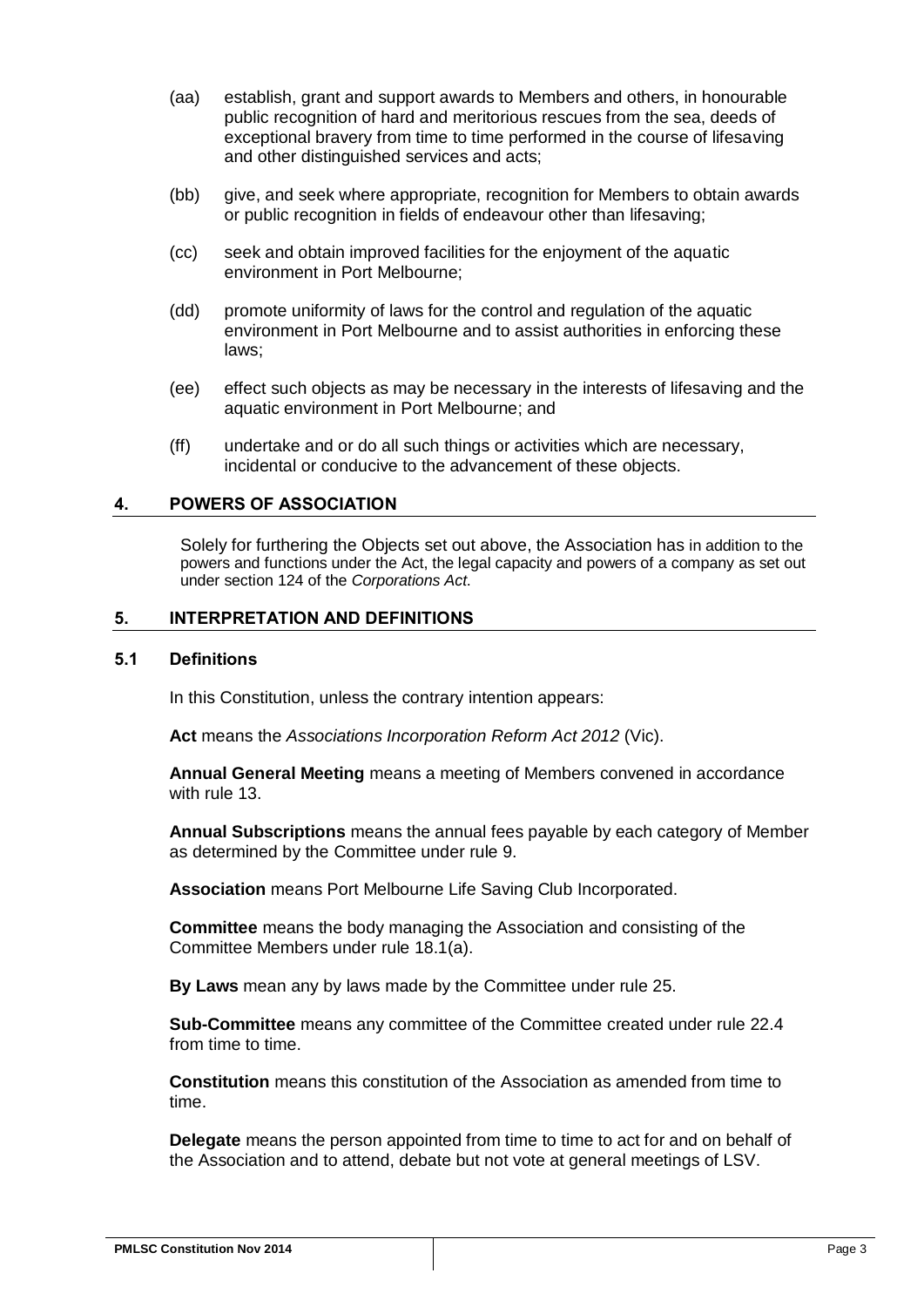**Committee Member** means a member of the Committee appointed in accordance with rule [19.](#page-21-3)

**Financial Year** means the year ending 30 June in each year.

**General Meeting** means the annual or any special general meeting of the Association convened in accordance with rule [15.](#page-17-0)

**Individual Member** means a registered member of the Association and can only include junior (Nipper) members; cadet members; active members; reserve active members; general members; long service members; award members; associated members; honorary members; Marine Rescue Service Members; and life members of the Association which are defined in the By Laws.

**Intellectual Property** means all rights subsisting in copyright, business names, names, trade marks (or signs), logos, designs, equipment, images (including photographs, television, videos or films) or service marks (whether registered or registrable) relating to the Association or any championship, competition, series or event or lifesaving activity of or conducted, promoted or administered by the Association.

**Life Member** means an individual appointed as a Life Member of the Association under rule [8.7.](#page-12-1)

**Life Saving Club** means a lifesaving club which is a member of or otherwise affiliated with LSV or SLSA.

**LSV** means the body recognised by SLSA as the body administering lifesaving in Victoria. **Member** means any person recognized as a member of the Association by the Committee under rule [0](#page-11-7) from time to time.

**Objects** means the objects of the Association under rule [2.](#page-4-2)

**President** means the President for the time being of the Association appointed in accordance with rule [18.2\(a\).](#page-20-7)

**Register** means the register of Members kept in accordance with rule [10.1.](#page-13-3)

**Relevant Documents** means the records and other documents, however recorded compiled or stored, that relate to the Association and management of the Association and includes membership records, financial statements, financial records, and records and documents relating to transactions, dealings, business or property of the Association.

**RLSSA** means The Royal Life Saving Society Australia.

**Seal** means the common seal of the Association and includes any official seal of the Association.

**SLSA** means Surf Life Saving Australia Limited.

**Special Resolution** means a resolution passed in accordance with the Act.

**State** means and includes a State or Territory of Australia.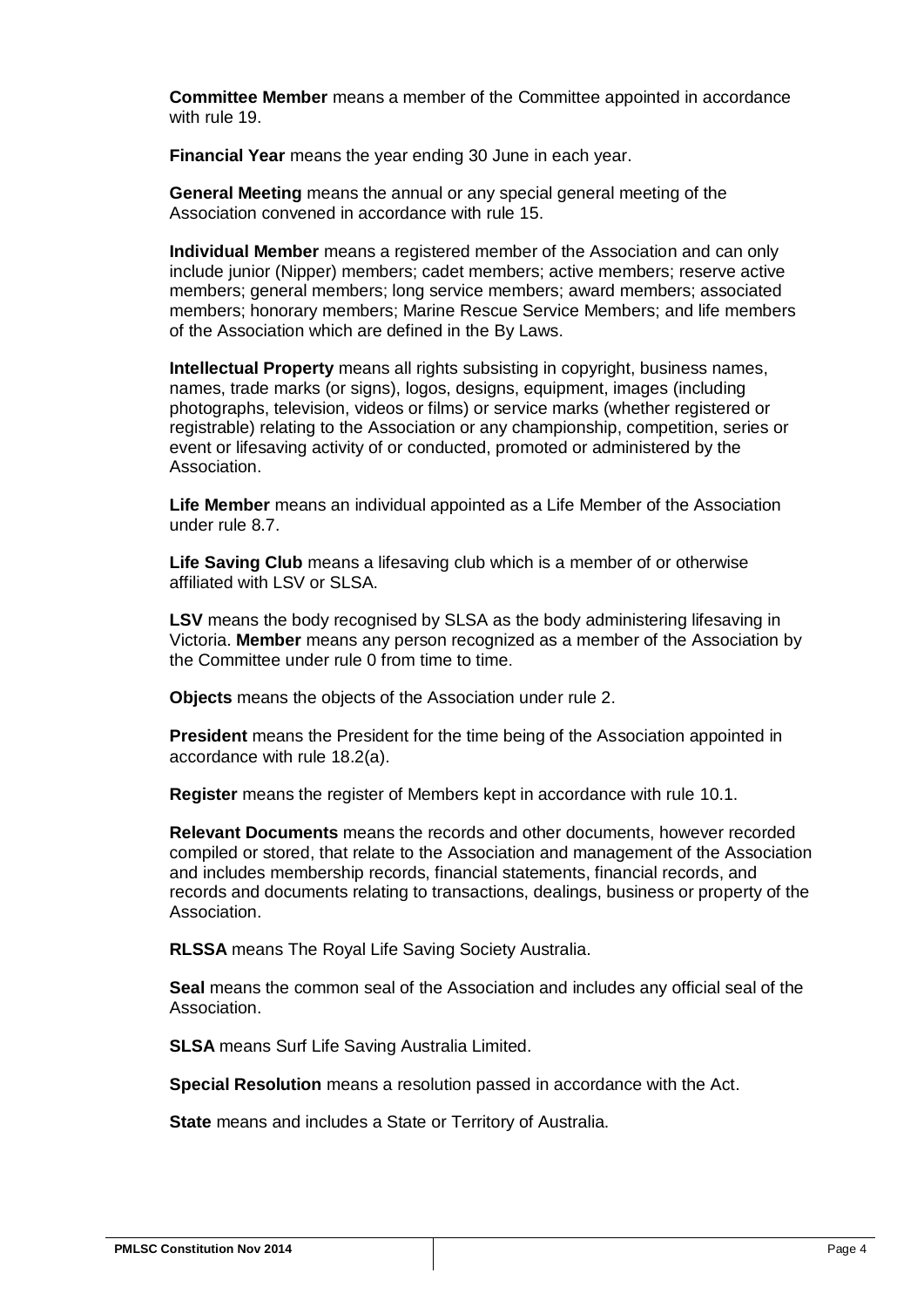## <span id="page-8-0"></span>**5.2 Interpretation**

In this Constitution:

- (a) a reference to a rule, regulation, schedule or annexure is to a rule, regulation, schedule or annexure of, or made under, this Constitution;
- (b) words importing the singular include the plural and vice versa;
- (c) words importing any gender include the other genders;
- (d) headings are for convenience only and shall not be used for interpretation;
- (e) words or expressions shall be interpreted in accordance with the provisions of the Act as they vary from time to time;
- (f) references to persons include natural persons, corporations and bodies politic, and any legal personal representatives, successors and permitted assigns of that person;
- (g) Except where the contrary intention appears, in this Constitution, an expression that deals with a matter under the Act has the same meaning as that provision of the Act.
- (h) a reference to a statute, ordinance, code or other law includes regulations and other statutory instruments under it and consolidations, amendments, reenactments or replacements of any of them (whether of the same or any legislative authority having jurisdiction); and
- (i) expressions referring to "writing" shall unless the contrary intention appears, be construed as including references to printing, photography and other modes of representing or reproducing words in a visible form, including messages sent by electronic mail.

## <span id="page-8-1"></span>**5.3 Enforceability**

If any provision of this Constitution or any phrase contained in it is invalid or unenforceable in any jurisdiction, the phrase or provision shall be read down for the purpose of that jurisdiction, if possible, so as to be valid and enforceable. If it can not be so read down the provision shall be severed to the extent of the invalidity or unenforceability. The remaining provisions of this Constitution and its validity or enforceability shall not be affected by the severance in any other jurisdiction.

## <span id="page-8-2"></span>**6. STATUS AND COMPLIANCE OF ASSOCIATION**

#### <span id="page-8-3"></span>**6.1 Recognition of Association**

Subject to compliance with this Constitution, the LSV constitution, and the SLSA constitution, the Association shall continue to be recognised as a Member of LSV and shall administer lifesaving activities in Port Melbourne in accordance with the Objects.

## <span id="page-8-4"></span>**6.2 Compliance of Association**

The Members acknowledge and agree the Association shall: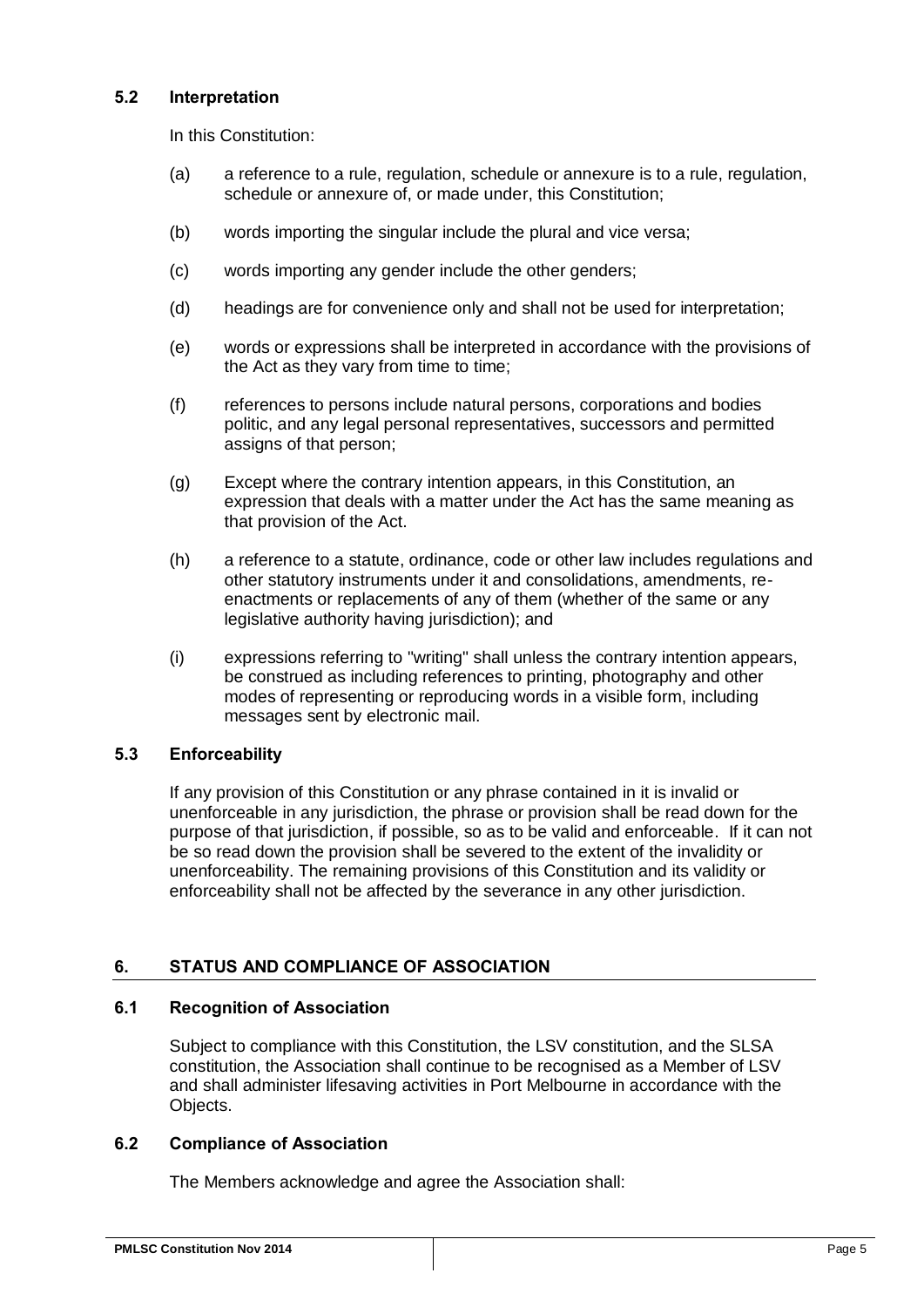- (a) be or remain incorporated in Victoria;
- (b) appoint a Delegate annually to represent the Association at general meetings of LSV;
- (c) nominate such other persons as may be required to be appointed to LSV committees from time to time under this Constitution or the LSV constitution or otherwise;
- (d) forward to LSV a copy of its constituent documents and details of its Committee Members;
- (e) adopt the objects of LSV (in whole or in part as are applicable to the Association) and adopt rules which reflect, and which are, to the extent permitted or required by the Act, generally in conformity with the LSV constitution;
- (f) apply its property and capacity solely in pursuit of the Objects and lifesaving;
- (g) do all that is reasonably necessary to enable the Objects to be achieved;
- (h) act in good faith and loyalty to ensure the maintenance and enhancement of lifesaving, its standards, quality and reputation for benefit of the Members and lifesaving;
- (i) at all times act on behalf of and in the interests of the Members and lifesaving; and
- (j) by, adopting the objects of LSV, abide by the LSV Constitution.

## <span id="page-9-0"></span>**6.3 Operation of Constitution**

The Association and the Members acknowledge and agree:

- (a) that they are bound by this Constitution and that this Constitution, operates to create uniformity in the way in which the Objects and lifesaving are to be conducted, promoted, encouraged, advanced and administered throughout Port Melbourne;
- (b) to ensure the maintenance and enhancement of lifesaving, its standards, quality and reputation for the benefit of the Members and lifesaving;
- (c) not to do or permit to be done any act or thing which might adversely affect or derogate from the standards, quality and reputation of lifesaving and its maintenance and enhancement;
- (d) to promote the economic and community services success, strength and stability of each other and to act interdependently with each other in pursuit of their respective objects;
- (e) to act in the interests of lifesaving and the Members;
- (f) where the Association considers or is advised that a Member has allegedly:
	- (i) breached, failed, refused or neglected to comply with a provision of this Constitution, the By Laws, or any resolution or determination of the Association; or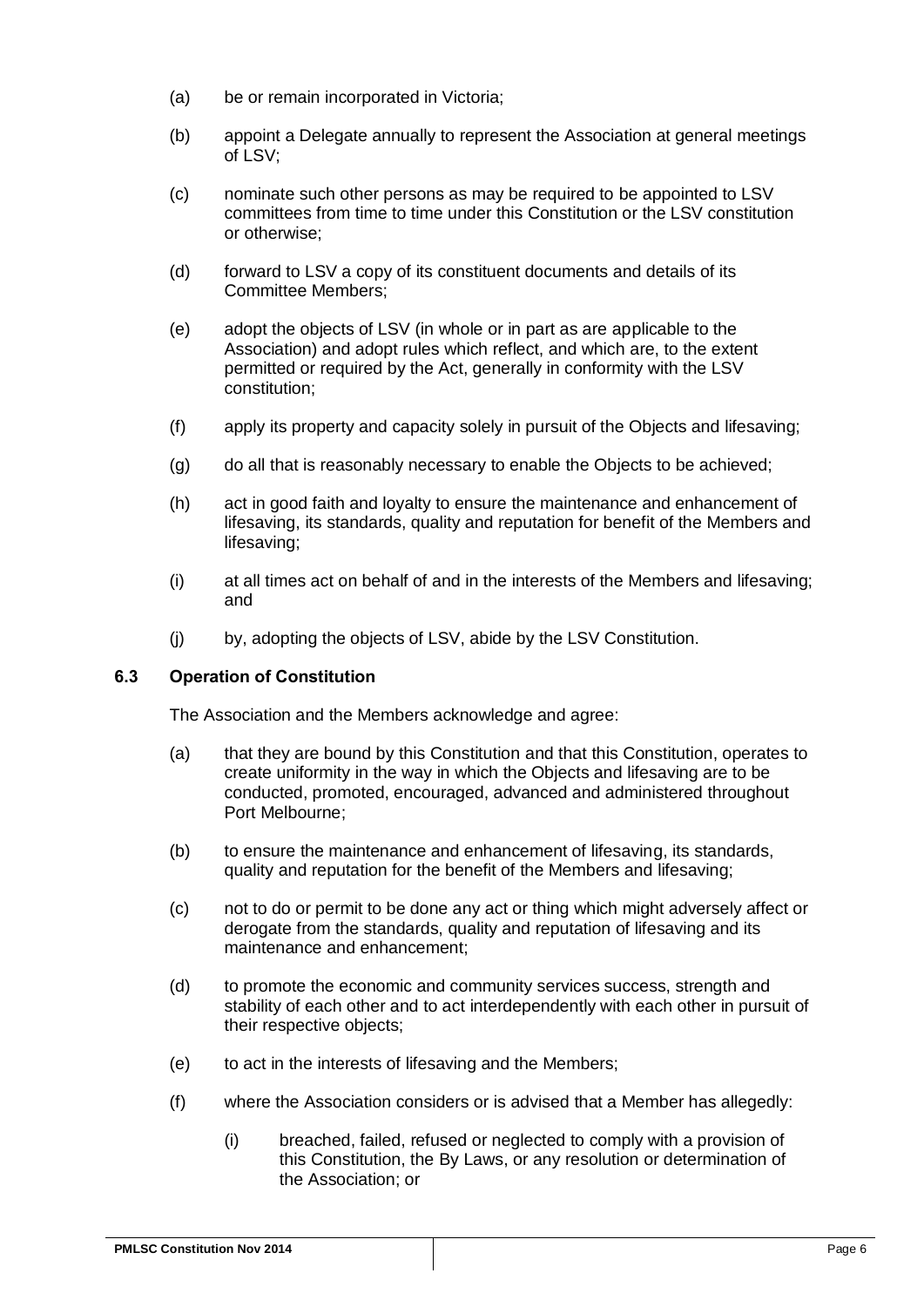- (ii) acted in a manner prejudicial to the Objects and interests of the Association and/or lifesaving; or
- (iii) brought the Association, any Life Saving Club or lifesaving into disrepute;

the Association may after allowing the Member a reasonable opportunity to explain, adjudicate and if necessary penalise the Member with such penalty as it thinks appropriate.

## <span id="page-10-0"></span>**7. ASSOCIATION'S CONSTITUTION**

#### <span id="page-10-1"></span>**7.1 Constitution of the Association**

The Constitution will clearly reflect the objects of LSV and shall generally conform with the LSV constitution, subject to any requirements in the Act, and at least to the extent of:

- (a) the objects of LSV;
- (b) the structure and membership categories of LSV;
- (c) recognising SLSA as the national peak body for lifesaving in Australia, in accordance with the SLSA Constitution;
- (d) recognising LSV as the peak body for lifesaving in Victoria;
- (e) recognising SLSA as the final arbiter on matters pertaining to lifesaving in Australia, including disciplinary proceedings;
- (f) such other matters as are required to give full effect to the LSV constitution;

with such incidental variations as are necessary having regard to the Act.

## <span id="page-10-2"></span>**7.2 Operation of the LSV Constitution**

- (a) The Association will take all steps to ensure its Constitution is in conformity with the LSV constitution at least to the extent set out in rule [7.1](#page-10-1) and in respect of those matters set out in rule [7.1](#page-10-1) shall ensure this Constitution is amended in conformity with future amendments made to the LSV constitution, subject to any prohibition or inconsistency in the Act.
- (b) The Association shall provide to LSV a copy of its Constitution and all amendments to this document. The Association acknowledges and agrees that LSV has power to veto any provision in its Constitution which, in LSV's opinion, is contrary to the objects of LSV.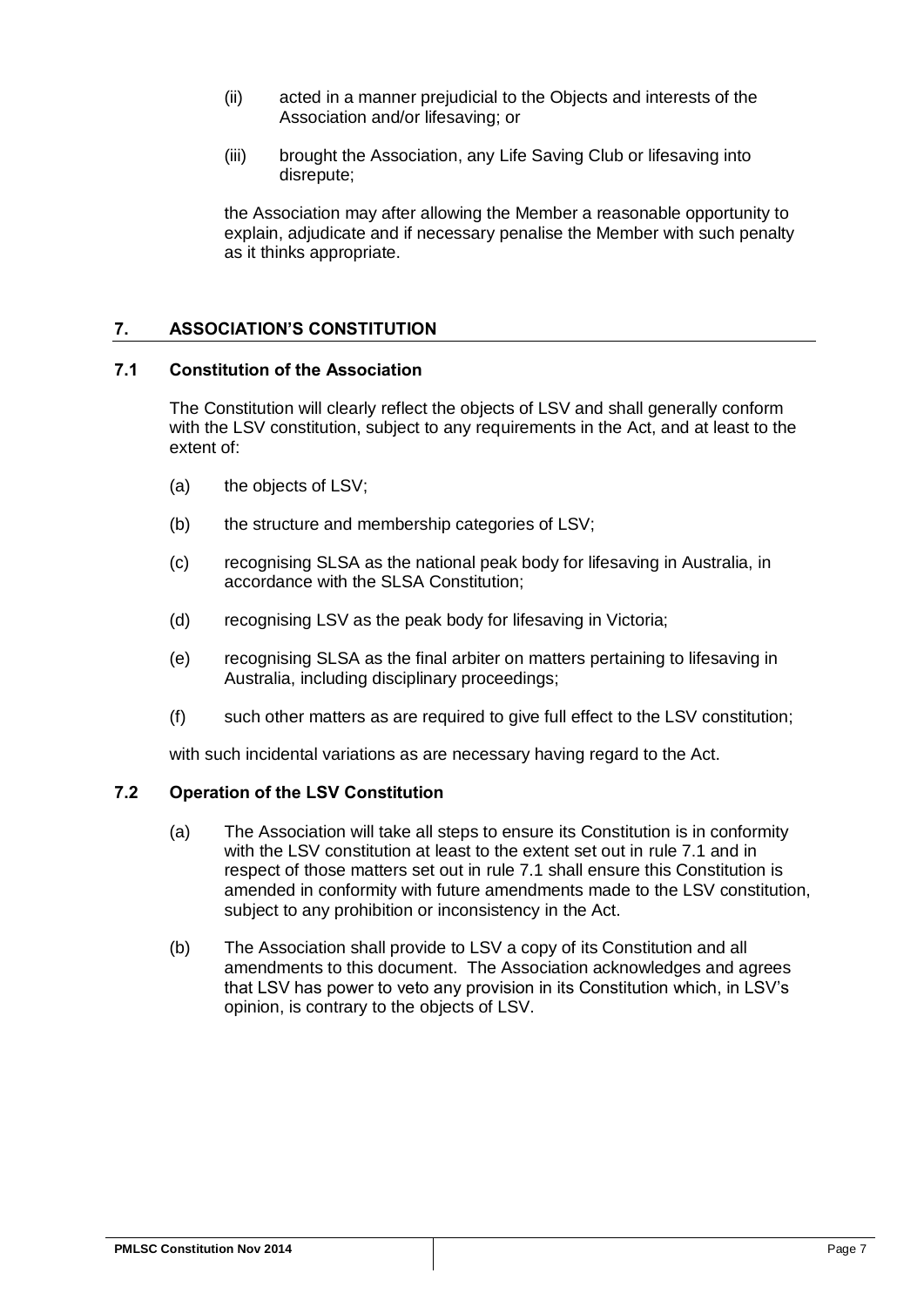#### <span id="page-11-0"></span>**PART II – MEMBERSHIP**

#### <span id="page-11-7"></span><span id="page-11-1"></span>**8. MEMBERSHIP OF ASSOCIATION**

#### <span id="page-11-2"></span>**8.1 Minimum number of Members**

The Association must have at least five Members.

#### <span id="page-11-3"></span>**8.2 Categories of Member**

The Members of the Association shall consist of:

- (a) Life Members, who subject to this Constitution, shall have the right to be present, to debate and vote at General Meetings.
- (b) Senior Members over 17 years of age, who shall have the right to be present, to debate and to vote at General Meetings;
- (c) Junior Member 13-17 years of age;
- (d) Nipper Member (under 13 years of age)

#### <span id="page-11-4"></span>**8.3 Application for Membership**

An application for membership by an individual must be:

- (a) in writing on the form prescribed from time to time by LSV and/or SLSA, from the applicant or its nominated representative and lodged with the Association;
- (b) accompanied by the appropriate fee, if any.

#### <span id="page-11-5"></span>**8.4 Discretion to Accept or Reject Application**

- (a) The Association may accept or reject an application whether the applicant has complied with the requirements in rule [8.3](#page-11-4) or not, and shall not be required or compelled to provide any reason for such acceptance or rejection.
- (b) Where the Association accepts an application the applicant shall, subject to notification to LSV, become a Member.
- (c) Membership of the Association shall be deemed to commence upon acceptance of the application by the Association. The Register shall be updated accordingly as soon as practicable.
- (d) If the Association rejects an application, it shall refund any fees forwarded with the application, and the application shall be deemed rejected by the Association. No reasons for rejection need be given.

## <span id="page-11-6"></span>**8.5 Renewal of membership**

(a) Members must re-apply for membership of the Association in accordance with the procedures set down by the Association from time to time.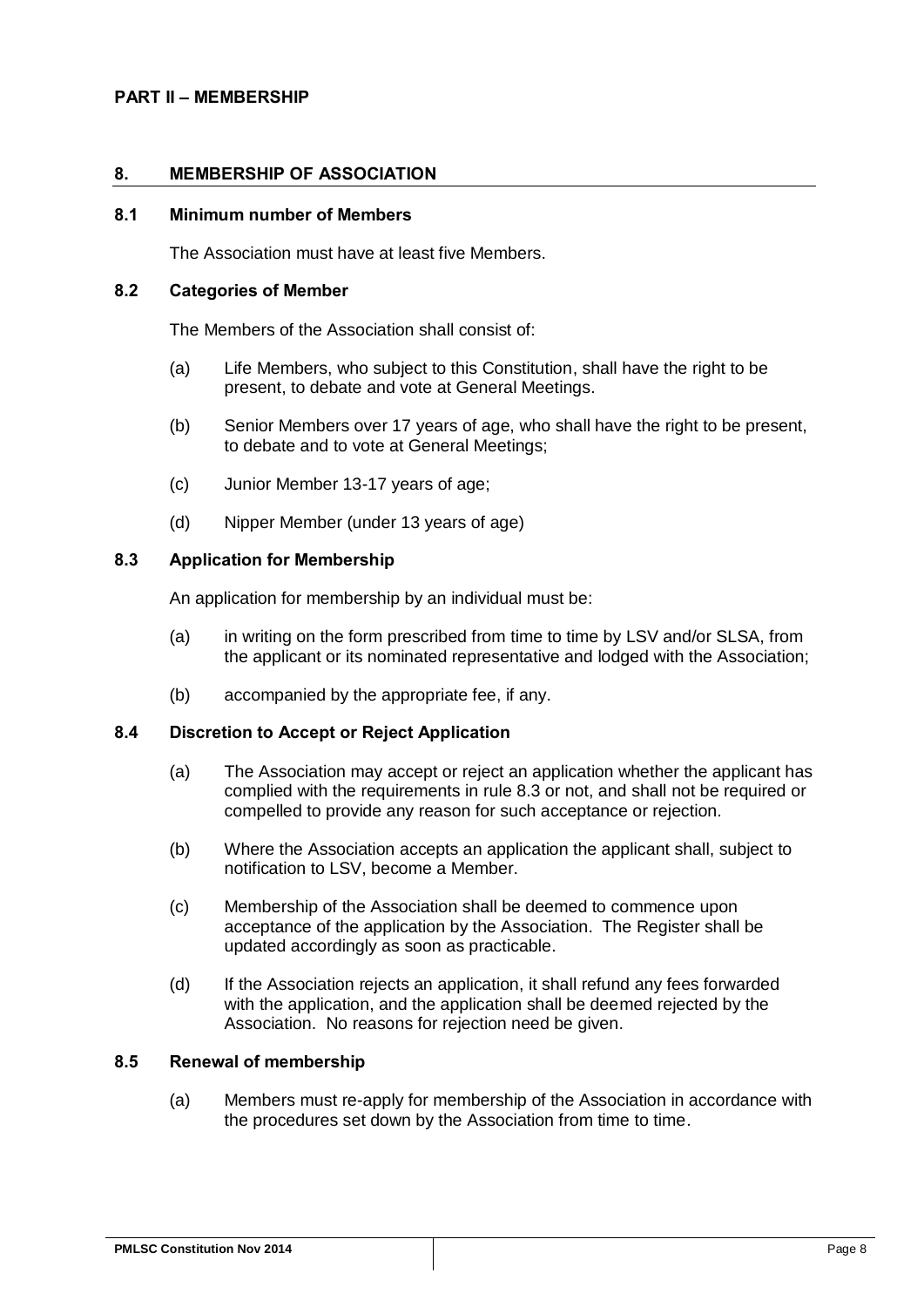(b) Upon re-application a Member must provide details of any change in their personal details, and any other information reasonably required by the Association.

## <span id="page-12-0"></span>**8.6 Membership Transitional Arrangements**

Notwithstanding any other rule of this Constitution, the transitional arrangements set out at rule [26](#page-29-7) shall apply to the continuation of membership from the date of adoption of this Constitution.

## <span id="page-12-1"></span>**8.7 Life Members**

- (a) The Committee may recommend to the Annual General Meeting that any natural person who has rendered distinguished service to the Association and lifesaving, where such service is deemed to have assisted the advancement of the Association and lifesaving in Port Melbourne, be appointed as a Life Member.
- (b) A resolution of the Annual General Meeting to confer life membership on the recommendation of the Committee must be a Special Resolution.
- (c) A person must accept or reject the Association's resolution to confer life membership in writing. Upon written acceptance, the person's details shall be entered upon the register, and from the time of entry on the register the person shall be a Life Member.

#### <span id="page-12-2"></span>**8.8 Effect of Membership**

- (a) Members acknowledge and agree that:
	- (i) this Constitution constitutes a contract between each of them and the Association and that they are bound by this Constitution and the Regulations;
	- (ii) they shall comply with and observe this Constitution and the Regulations;
	- (iii) by submitting to this Constitution and the Regulations they are subject to the jurisdiction of the Association;
	- (iv) this Constitution and Regulations are necessary and reasonable for promoting the Objects of the Association; and
	- (v) they are entitled to all benefits, advantages, privileges and services of their membership as determined by the Committee.
- (b) Members may by virtue of membership of the Association and subject to this Constitution:
	- (i) express in writing or otherwise their views and opinions in any meeting in respect of which they are entitled to participate in accordance with this Constitution;
	- (ii) make proposals or submissions to the Committee;
	- (iii) engage and participate in any activity approved, sponsored or recognised by the Association; and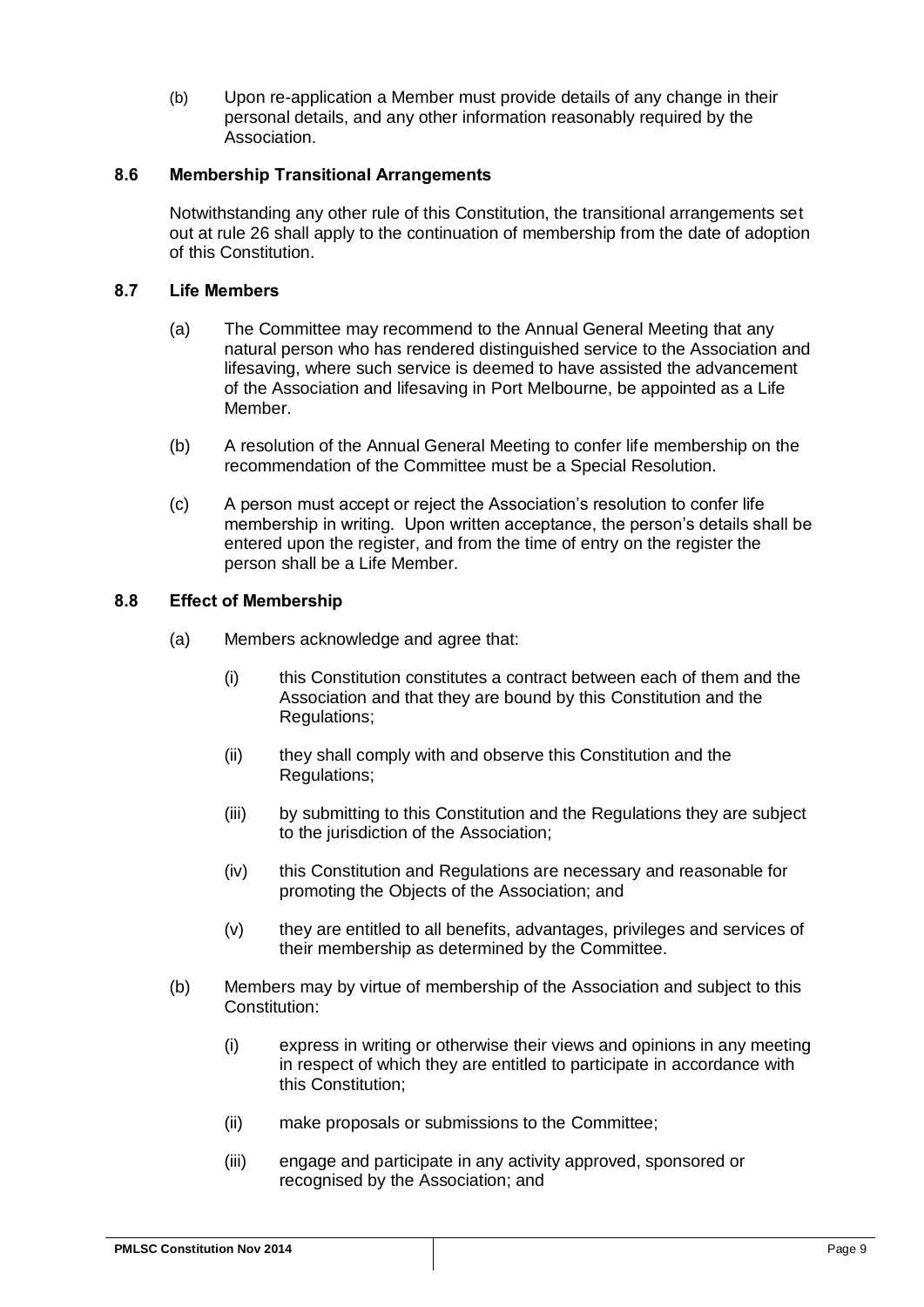- (iv) conduct any activity approved by the Association.
- (c) A right, privilege or obligation of a person by reason of their membership of the Association:
	- (i) is not capable of being transferred or transmitted to another person; and
	- (ii) terminates upon the cessation of membership whether by death, resignation or otherwise.

## <span id="page-13-0"></span>**8.9 Liability of Members**

The liability of the Members of the Association is limited.

#### <span id="page-13-1"></span>**9. SUBSCRIPTIONS AND FEES**

- (a) The Annual Subscriptions and any other fees payable by Members or categories of Members to the Association, the benefits which apply, the time for, and manner of payment, shall be determined by the Committee from time to time.
- (b) The Committee is empowered to prevent any Member whose Annual Subscription or any other fees are in arrears from exercising the whole or any of the rights or privileges of membership of the Association, including but not limited to the right to vote at General Meetings.

#### <span id="page-13-2"></span>**10. REGISTERS**

#### <span id="page-13-3"></span>**10.1 Association to Keep Register of Members**

The Association shall keep and maintain a Register of Members in which shall be entered:

- (a) the full name and address of the Member;
- (b) the category of membership of the Member;
- (c) the date on which the Member became a Member;
- (d) any other information determined by the Committee; and
- (e) for each former Member, the date of ceasing to be a Member.

#### <span id="page-13-6"></span><span id="page-13-4"></span>**10.2 Changes to Member details**

Members shall provide notice of any change and required details to the Association within one month of such change.

#### <span id="page-13-5"></span>**10.3 Inspection of Register**

Inspection of the Register will only be available as required by the Act and in accordance with rule [37\(b\).](#page-33-3)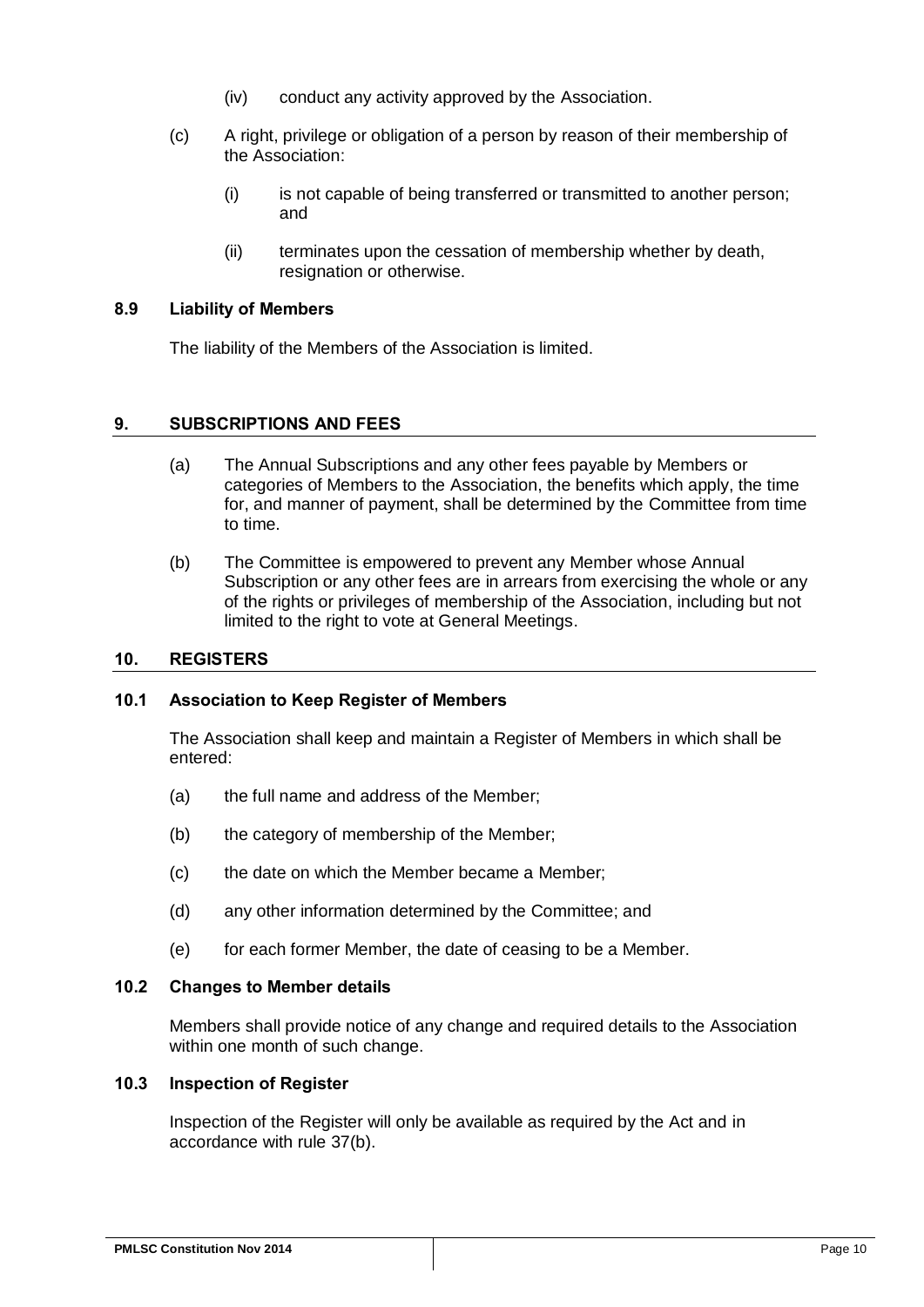## <span id="page-14-0"></span>**10.4 Use of Register**

Subject to confidentiality considerations and privacy laws, the Register may be used by the Association to further the Objects, as the Committee considers appropriate.

#### <span id="page-14-1"></span>**10.5 Right of LSV to Register**

The Association shall provide a copy of the Register via the Surfguard online system to LSV and SLSA.

#### <span id="page-14-2"></span>**11. DISCONTINUANCE OF MEMBERSHIP**

#### <span id="page-14-3"></span>**11.1 Discontinuance by Notice of Resignation**

A Member having paid all arrears of fees payable to the Association may resign or withdraw from membership of the Association by giving notice in writing to the Association of resignation or withdrawal.

#### <span id="page-14-6"></span><span id="page-14-4"></span>**11.2 Discontinuance by Breach**

- (a) Membership of the Association may be discontinued by the Committee upon breach of any clause of this Constitution, including but not limited to the failure to pay any monies owed to the Association, failure to comply with the By Laws or any resolution or determination made or passed by the Committee or any duly authorised committee.
- (b) Membership shall not be discontinued by the Committee under rule [11.2\(a\)](#page-14-6) without the Committee first giving the accused Member the opportunity to explain the breach and/or remedy the breach.
- (c) Where a Member fails, in the Committee's view to adequately explain or remedy the breach, that Member's membership shall be discontinued under rule [11.2\(a\)](#page-14-6) by the Association giving written notice of the discontinuance.

## <span id="page-14-5"></span>**11.3 Discontinuance by Failure to Pay Subscription**

- (a) A Member is taken to have resigned if:
	- (i) the Member's annual subscription is outstanding more than one month after the date on which subscription fees fall due and payable; or
	- (ii) if no annual subscription is payable:
		- (A) the secretary has made a written request to the Member to confirm that he or she wishes to remain a Member; and
		- (B) the Member has not, within three months after receiving that request, confirmed in writing that he or she wishes to remain a Member, or
- (b) Should a sufficient explanation be made to the Committee for the failure to pay subscription or reason for not responding to a request, the Committee shall have the power to restore the Membership upon payment of the amount due (if any).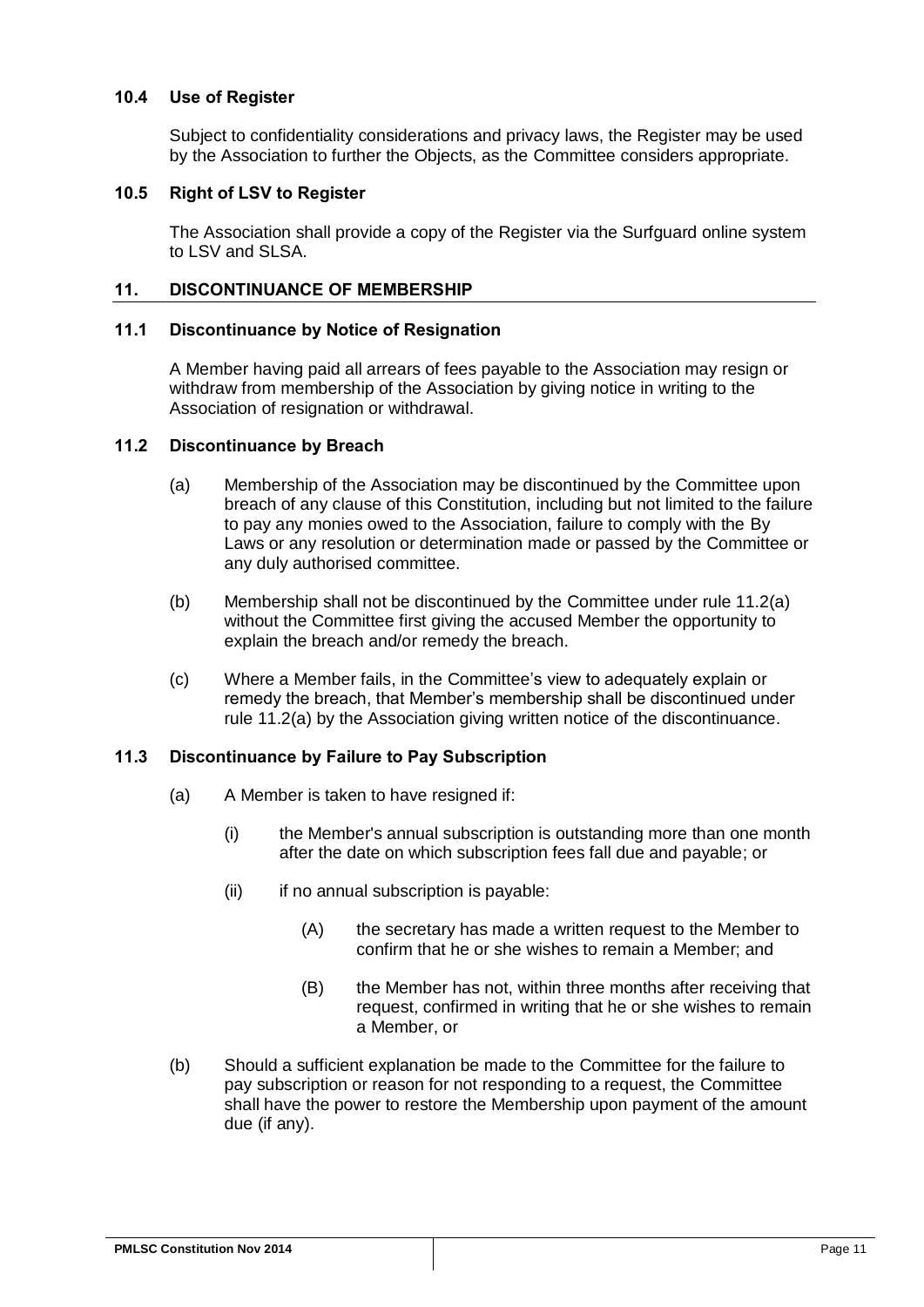## <span id="page-15-0"></span>**11.4 Resignation by failure to re-apply**

If a Member has not re-applied for Membership with the Association within one month of re-application falling due, that Member's membership will be deemed to have lapsed from that time.

## <span id="page-15-1"></span>**11.5 Amendment to the Register**

Where a Member resigns in accordance with this rule [11](#page-14-2) an entry, recording the date on which the Member ceased to be a Member, shall be recorded in the Register as soon as practicable in accordance with rule [10.1\(e\).](#page-13-6)

## <span id="page-15-2"></span>**11.6 Forfeiture of Rights**

A Member who ceases to be a Member, for whatever reason, shall forfeit all rights in and claims upon the Association and its property and shall not use any lifesaving equipment or other property of the Association including Intellectual Property. Any Association documents, records or other property in the possession, custody or control of that Member shall be returned to the Association immediately.

## <span id="page-15-3"></span>**11.7 Membership may be Reinstated**

Membership which has been discontinued under this rule [11](#page-14-2) may be reinstated at the discretion of the Committee, upon such conditions as it deems appropriate.

## <span id="page-15-4"></span>**11.8 Refund of Membership Fees**

Membership fees or subscriptions paid by the discontinued Member may be refunded on a pro-rata basis to the Member upon discontinuance.

## <span id="page-15-5"></span>**12. GRIEVANCES, JUDICIAL AND DISCIPLINE**

The Association adopts the Grievances, Judicial and Discipline Regulations of SLSA as amended from time to time. These shall be replicated in the By Laws but cannot be amended from the SLSA Regulations without the prior written approval of LSV and SLSA.

## <span id="page-15-6"></span>**PART III- GENERAL MEETINGS**

## <span id="page-15-7"></span>**13. ANNUAL GENERAL MEETINGS**

## <span id="page-15-10"></span><span id="page-15-8"></span>**13.1 Annual General Meeting to be Held**

- (a) The Association shall convene and hold an Annual General Meeting of its Members annually within five months after the end of the financial year and in accordance with the Act.
- (b) The Annual General Meeting of the Association shall, subject to the Act and to rule [13.1\(a\),](#page-15-10) be convened at a time, date and venue to be determined by the Committee.

## <span id="page-15-9"></span>**13.2 Business**

In addition to any business required to be transacted at the Annual General Meeting under the Act, the business of the Annual General Meeting shall include the following: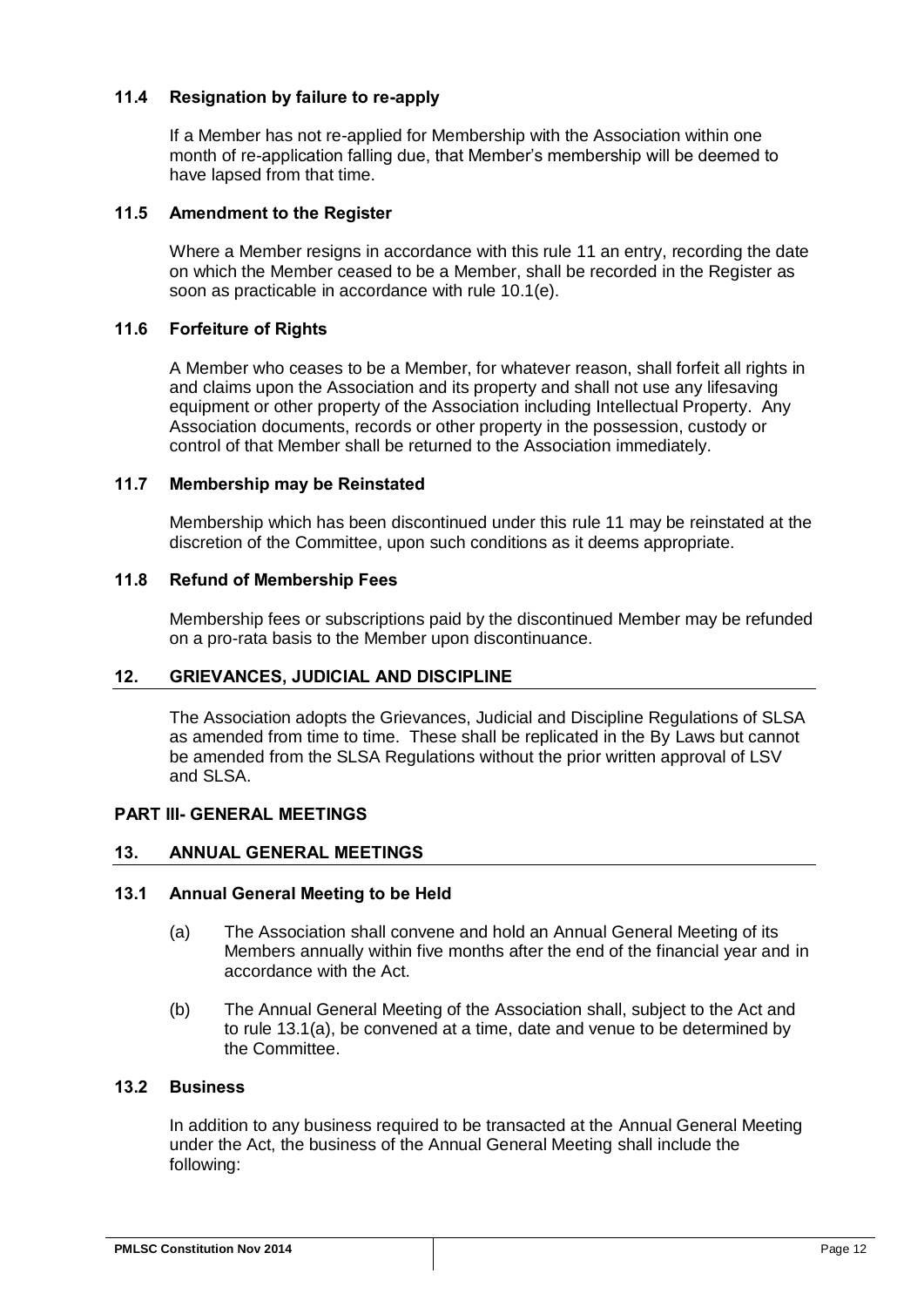- (a) confirmation of minutes from previous Annual General Meeting and of any special general meeting held since then;
- (b) receive and consider:
	- (i) reports of the Committee;
	- (ii) reports of auditors (if any);
	- (iii) financial statements of the Association; and
	- (iv) any other reports as determined by the Committee,
- (c) election of office bearers;
- (d) confirmation of annual subscription fees if required;
- (e) confirmation of the appointment and fixing of the remuneration of auditors (if an audit is required under the Act); and
- (f) any other business of which notice is given in accordance with this Constitution.

## <span id="page-16-0"></span>**13.3 Additional Meetings**

The Annual General Meeting shall be in addition to any other General Meetings that may be held in the same year. Any General Meeting other than an Annual General meeting is a special general meeting.

## <span id="page-16-1"></span>**14. SPECIAL GENERAL MEETINGS**

## <span id="page-16-2"></span>**14.1 Special General Meetings May be Held**

The Committee may, whenever it thinks fit, convene a Special General Meeting of the Association and, where, but for this clause more than 15 months would elapse between Annual General Meetings, shall convene a Special General Meeting before the expiration of that period.

## <span id="page-16-3"></span>**14.2 Request for Special General Meetings**

- (a) The Secretary shall on the requisition in writing of four (4) Members of the Committee convene a Special General Meeting.
- (b) The requisition for a Special General Meeting shall state the object(s) of the meeting, shall be signed by the Members making the requisition and be sent to the Association. The requisition may consist of several documents in a like form, each signed by one or more of the Members making the requisitions.
- (c) If the Committee does not cause a Special General Meeting to be held within one month after the date on which the requisition is sent to the Association, the Members making the requisition, or any of them, may convene a Special General Meeting to be held not later than three months after that date.
- (d) A Special General Meeting convened by Members under this Constitution shall be convened in the same manner, or as nearly as possible as that, in which meetings are convened by the Committee.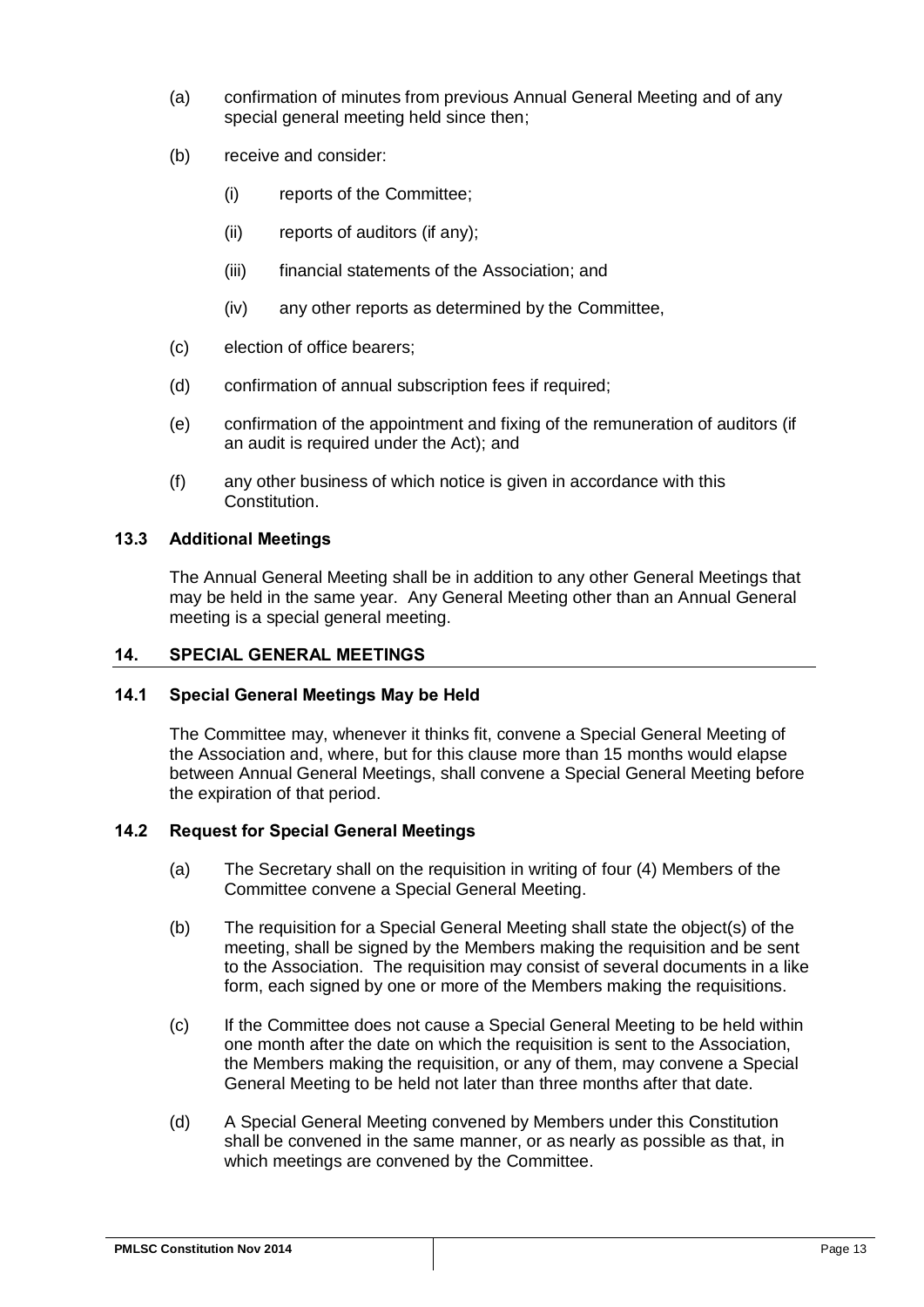## <span id="page-17-0"></span>**15. GENERAL MEETINGS**

#### <span id="page-17-1"></span>**15.1 Notice to be Given for General Meetings**

- (a) Notice of every General Meeting shall be given to every Member entitled to receive notice, via electronic means, at the electronic address appearing in the Register kept by the Association. The auditor (if any) and Committee Members shall also be entitled to notice of every General Meeting, which shall be sent via electronic means. No other person shall be entitled as of right to receive notices of General Meetings.
- (b) A notice of a General Meeting shall be in writing and shall specify the time, date and place of the meeting and shall state the business to be transacted at the meeting. Notice may be given in any form permitted under rule [31.](#page-32-0)
- (c) At least 21 days notice of a General Meeting shall be given to those Members entitled to receive notice, together with:
	- (i) the agenda for the meeting;
	- (ii) any nominations for candidates to be elected to the Committee received in accordance with rule [19.1;](#page-21-4)
	- (iii) any notice of motion received from Members in accordance with rule [15.2\(b\);](#page-17-4) and
	- (iv) forms of authority in blank for proxy votes (if proxy votes are permitted).

## <span id="page-17-2"></span>**15.2 Business of Meeting**

- (a) No business other than that set out in the notice convening the meeting shall be transacted at the General Meeting.
- <span id="page-17-4"></span>(b) A Member desiring to bring any business before a meeting shall give at least 14 days notice in writing of that business to the Association which shall include that business in a notice calling the next General Meeting after the receipt of the notice.

#### <span id="page-17-3"></span>**15.3 Quorum**

No business shall be transacted at any general meeting unless a quorum is present at the time when the meeting proceeds to business. A quorum for General Meetings of the Association shall be five (5) Members represented personally.

- (a) If within half an hour after the appointed time for the commencement of a General Meeting, a quorum is not present, the meeting:
	- (i) if convened upon the requisition of Members, shall be dissolved; and
	- (ii) in any other case, shall stand adjourned to:
		- (A) the same day in the next week at the same time and (unless Members are notified of an alternate venue) at the same place; or
		- (B) any date, time and place determined by the chairperson;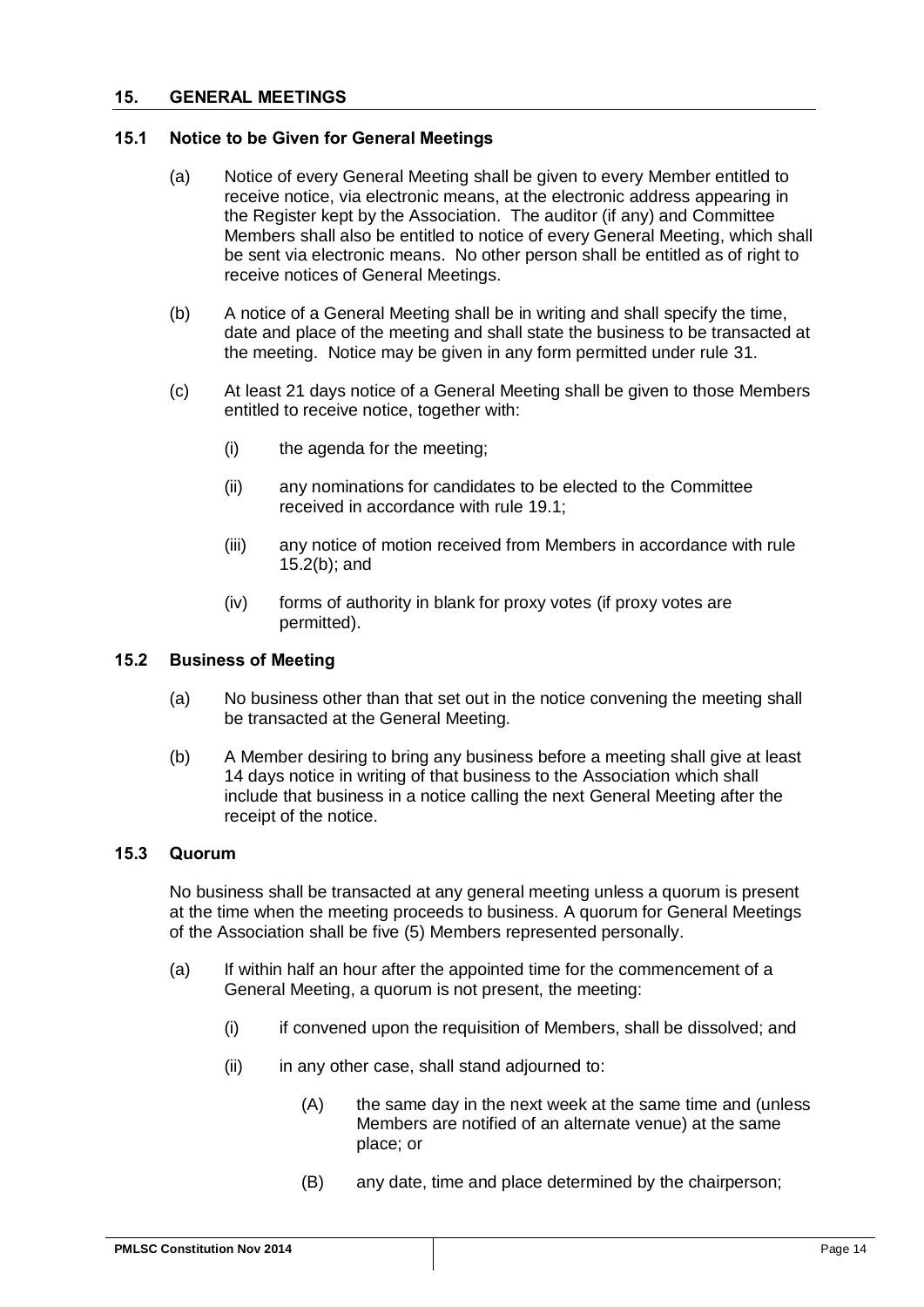and if at the adjourned meeting a quorum is not present within half an hour after the time appointed for the commencement of the meeting, the meeting shall lapse.

## <span id="page-18-0"></span>**15.4 President to Chair**

The President shall, subject to this Constitution, preside as chairperson at every General Meeting except:

- (a) in relation to any election for which the President is a nominee; or
- (b) where a conflict of interest exists.

If the President is not present, or is unwilling or unable to preside the Members shall appoint one of the Committee Members to preside as chairperson for that meeting only.

#### <span id="page-18-1"></span>**15.5 Chairperson May Adjourn Meeting**

- (a) The chairperson may, with the consent of any meeting at which a quorum is present, and shall, if so directed by the meeting, adjourn the meeting from time to time and from place to place but no business shall be transacted at any adjourned meeting other than the business left unfinished at the meeting from which the adjournment took place.
- <span id="page-18-6"></span>(b) When a meeting is adjourned for 30 days or more, a notice of the adjourned meeting shall be given as in the case of the original meeting.
- (c) Except as provided in rule [15.5\(b\)](#page-18-6) it shall not be necessary to give any notice of an adjournment or the business to be transacted at any adjourned meeting.

## <span id="page-18-7"></span><span id="page-18-2"></span>**15.6 Use of technology**

- (a) A Member not physically present at a General Meeting may participate in the meeting by the use of technology that allows that Member and the Members present at the meeting to clearly and simultaneously communicate with each other.
- (b) A Member participating in a General Meeting as permitted under rule [15.6\(a\)](#page-18-7) is taken to be present at the meeting and, if the Member votes at the meeting, is taken to have voted in person.

## <span id="page-18-3"></span>**16. VOTING AT GENERAL MEETINGS**

#### <span id="page-18-4"></span>**16.1 Members entitled to Vote**

(a) Each Member entitled to vote as set out in rule 8 shall have one vote at General Meetings which, subject to this Constitution, shall be exercised by him or his validly appointed proxy. The Committee Members shall have the right to attend and debate, but not vote, at General Meetings, unless senior members or life members.

#### <span id="page-18-5"></span>**16.2 Voting Procedure**

(a) Subject to this rule [16,](#page-18-3) votes at a General Meeting shall be given in person by those present and entitled to vote.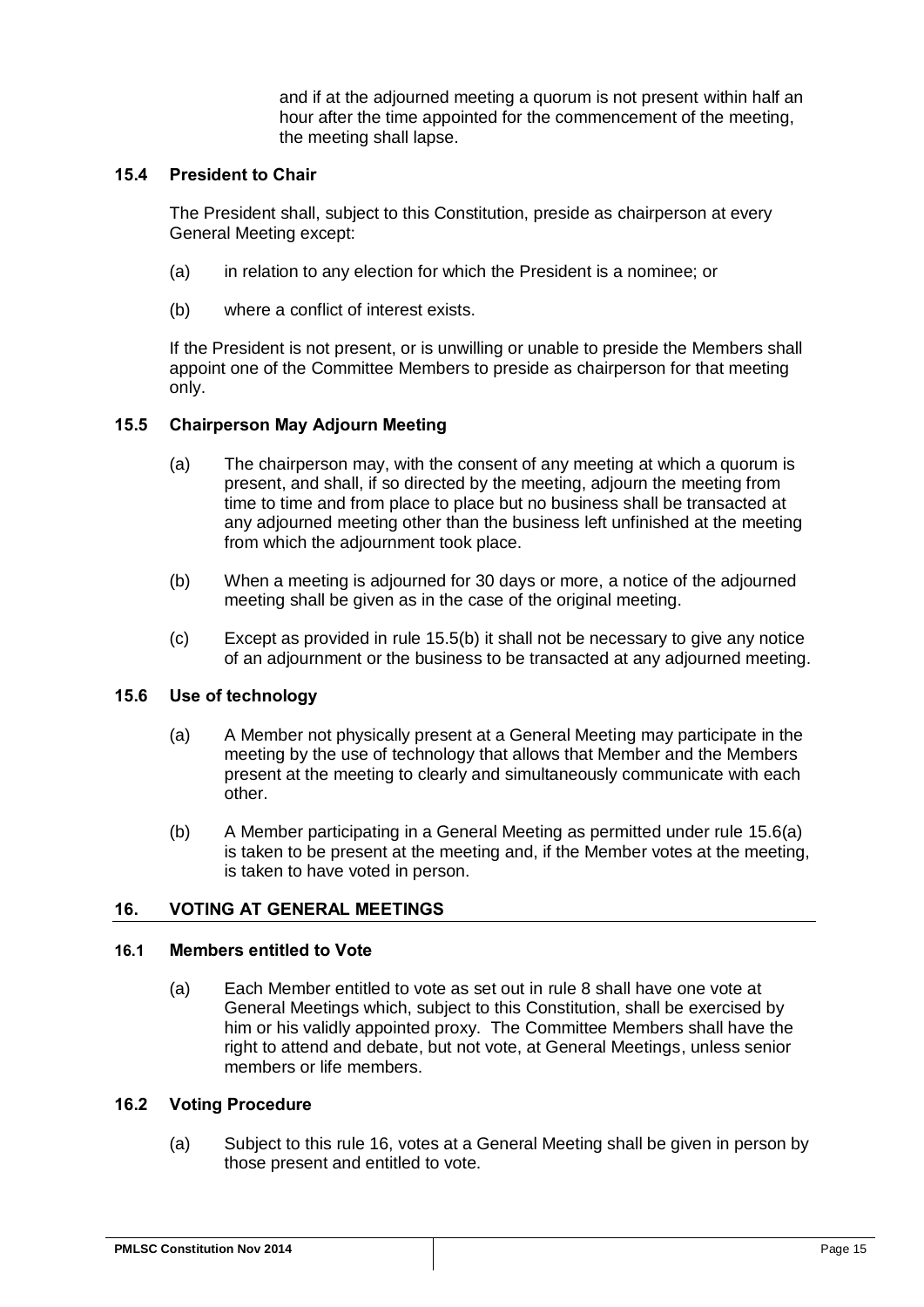(b) Subject to rule [16.4,](#page-19-1) all questions arising at a General Meeting shall be determined on a show of hands.

## <span id="page-19-0"></span>**16.3 Recording of Determinations**

Unless a poll is demanded under rule [16.4,](#page-19-1) a declaration by the chairperson that a resolution has on a show of hands been carried or carried unanimously or by a particular majority or lost and an entry to that effect in the book containing the minutes of the proceedings of the Association shall be conclusive evidence of the fact without proof of the number of the votes recorded in favour of or against the resolution.

## <span id="page-19-1"></span>**16.4 Where Poll Demanded**

A poll may be demanded for any resolution put to the vote of the meeting (before or on the declaration of the result of the show of hands) by:

- (a) the chairperson; or
- (b) a simple majority of Members.

If a poll is duly demanded under this rule [16.4,](#page-19-1) it shall be taken in such manner and either at once or after an interval or adjournment or otherwise as the chairperson directs and the result of the poll shall be the resolution of the meeting at which the poll was demanded.

## <span id="page-19-2"></span>**16.5 Casting Vote**

Where voting at General Meetings is equal the chairperson may exercise a casting vote. The chairperson does not have a deliberative vote.

## <span id="page-19-3"></span>**16.6 Proxy and Postal Voting**

Unless otherwise determined by the Committee, there shall be no proxy or postal voting on any matter.

## <span id="page-19-4"></span>**17. MINUTES OF GENERAL MEETINGS**

- (a) The Committee must ensure that minutes are taken and kept of each General Meeting.
- (b) The minutes must record:
	- (i) the business considered at the meeting;
	- (ii) any resolution on which a vote is taken and the result of the vote; and
	- (iii) the names of persons present at all meetings.
- (c) In addition, the minutes of each Annual General Meeting must include:
	- (i) any reports or financial statements submitted to the members at the Annual General Meeting; and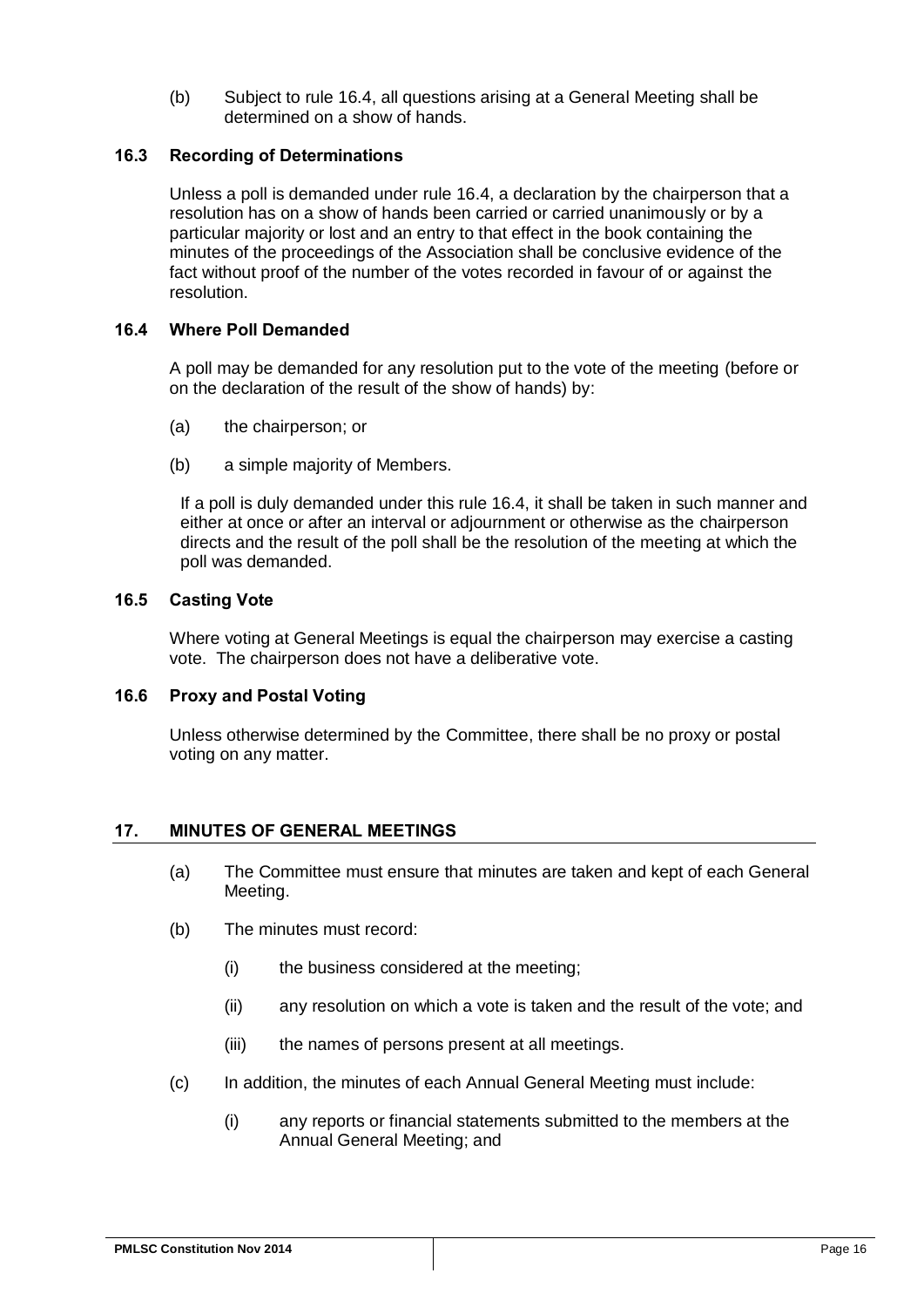(ii) any audited accounts and auditor's report or report of a review accompanying the financial statements that are required under the Act.

## <span id="page-20-0"></span>**PART IV – COMMITTEE**

#### <span id="page-20-1"></span>**18. COMMITTEE**

#### <span id="page-20-6"></span><span id="page-20-2"></span>**18.1 Powers of Committee**

- (a) The affairs of the Association shall be managed by the Committee constituted under rule [18.2.](#page-20-3)
- (b) Subject to this Constitution and the Act, the Committee:
	- (i) shall control and manage the business and affairs of the Association;
	- (ii) may exercise all such powers and functions as may be exercised by the Association other than those powers and functions that are required by this Constitution to be exercised by the Members in General Meeting; and
	- (iii) has power to perform all such acts and things as appear to the Committee to be essential for the proper management of the business and affairs of the Association.

#### <span id="page-20-3"></span>**18.2 Composition of Committee**

The Committee shall comprise:

- <span id="page-20-7"></span>(a) the President;
- (b) the Treasurer;
- (c) the Secretary;
- (d) other Committee Members as designated;

who must all be individual Members and who shall be elected under rule [19.](#page-21-3)

#### <span id="page-20-4"></span>**18.3 Portfolios**

- (a) The positions of the Committee shall be appointed by the Committee annually from amongst its number.
- <span id="page-20-8"></span>(b) If the Committee considers it appropriate, in order to further the Objects, it may allocate Committee Members to specific portfolios, with specific responsibilities, as determined at the discretion of the Committee.

#### <span id="page-20-5"></span>**18.4 Right to Co-Opt**

It is expressly acknowledged that the Committee may co-opt any person with appropriate experience or expertise to assist the Committee in respect of such matters and on such terms as the Committee thinks fit. Any person so co-opted shall not be a Committee Member, and shall not exercise the rights of a Committee Member, but shall act in an advisory role only.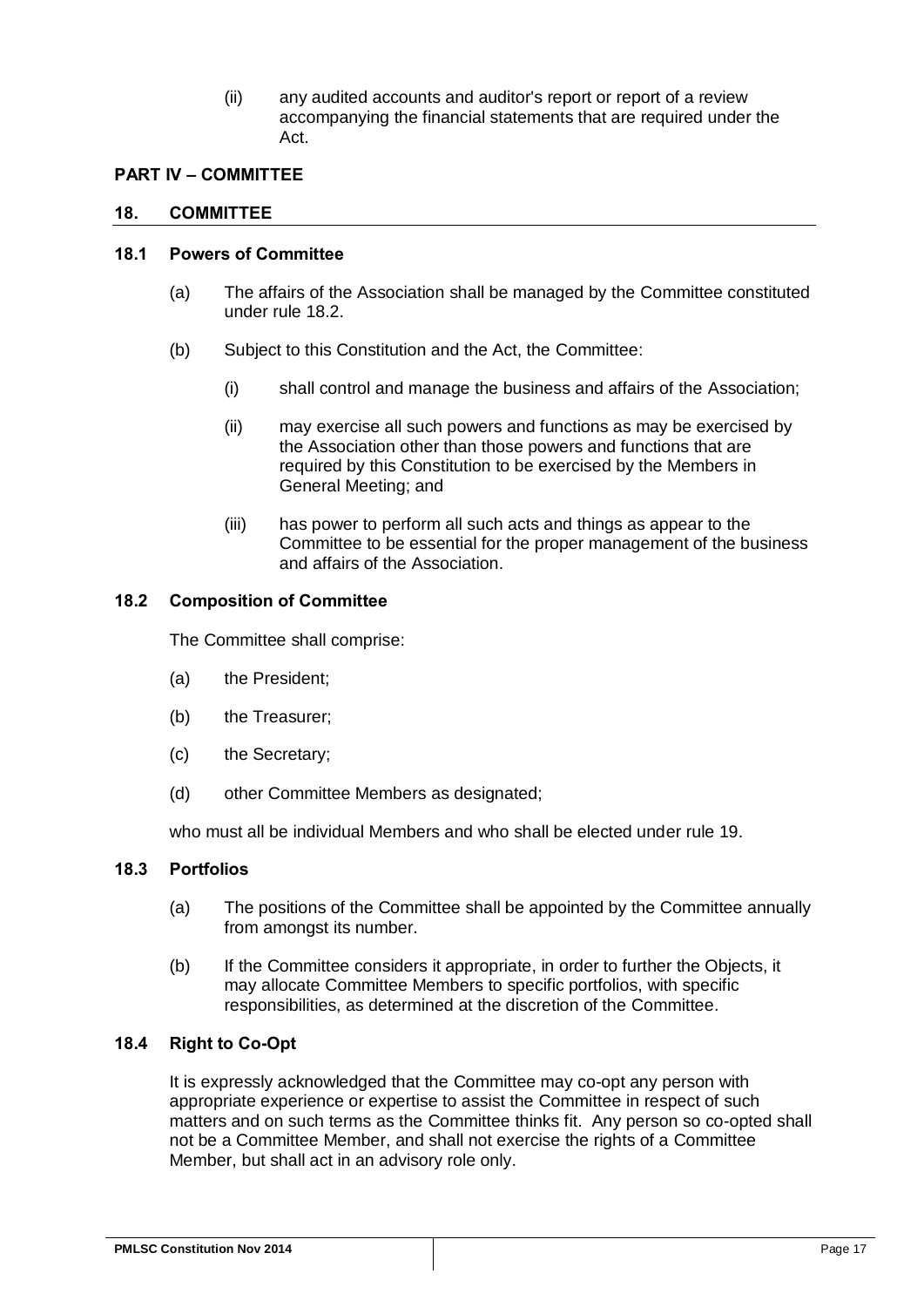## <span id="page-21-0"></span>**18.5 Appointment of Delegate**

- (a) The Committee shall, from amongst its members, appoint a Delegate to attend general meetings of LSV for such term as the Committee determines, and otherwise in accordance with the LSV Constitution.
- (b) The Association must advise the LSV Chief Executive Officer in writing of its Delegate.

## <span id="page-21-1"></span>**18.6 Transitional Arrangements**

Notwithstanding any other rule of this Constitution, the transitional arrangements set out at rule [26\(b\)](#page-29-8) shall apply from the date of adoption of this Constitution.

#### <span id="page-21-2"></span>**18.7 Term of Office of Committee Members**

- (a) Committee Members shall be elected in accordance with this Constitution annually, and subject to this Constitution, shall hold office from the conclusion of the Annual General Meeting at which they were elected until the conclusion of the next following Annual General Meeting.
- (b) Committee Members may be re-elected.

#### <span id="page-21-3"></span>**19. ELECTION OF COMMITTEE MEMBERS**

#### <span id="page-21-4"></span>**19.1 Nominations of Candidates**

- (a) The Association shall call for nominations for candidates to be elected to the Committee not less than 14 days prior to the Annual General Meeting. When calling for nominations the Association shall also provide details of the necessary qualifications and job description for the positions (if any). Qualifications and job descriptions shall be as determined by the Committee from time to time.
- (b) Candidates must:
	- (i) be aged 18 years or over; and
	- (ii) reside in Australia.
- (c) Nominations of candidates for election as Committee Members shall be:
	- (i) made in writing, signed by two Members and accompanied by the written consent of the nominee (which may be endorsed on the form of nomination); and
	- (ii) delivered to the Association not less than 7 days before the date fixed for the holding of the Annual General Meeting.

The Association shall send the nominations to the Members entitled to receive notice in accordance with rule [15.1.](#page-17-1)

- (d) If insufficient nominations are received to fill all available vacancies on the Committee:
	- (i) the candidates nominated shall, subject to declaration by the chairperson, be deemed to be elected; and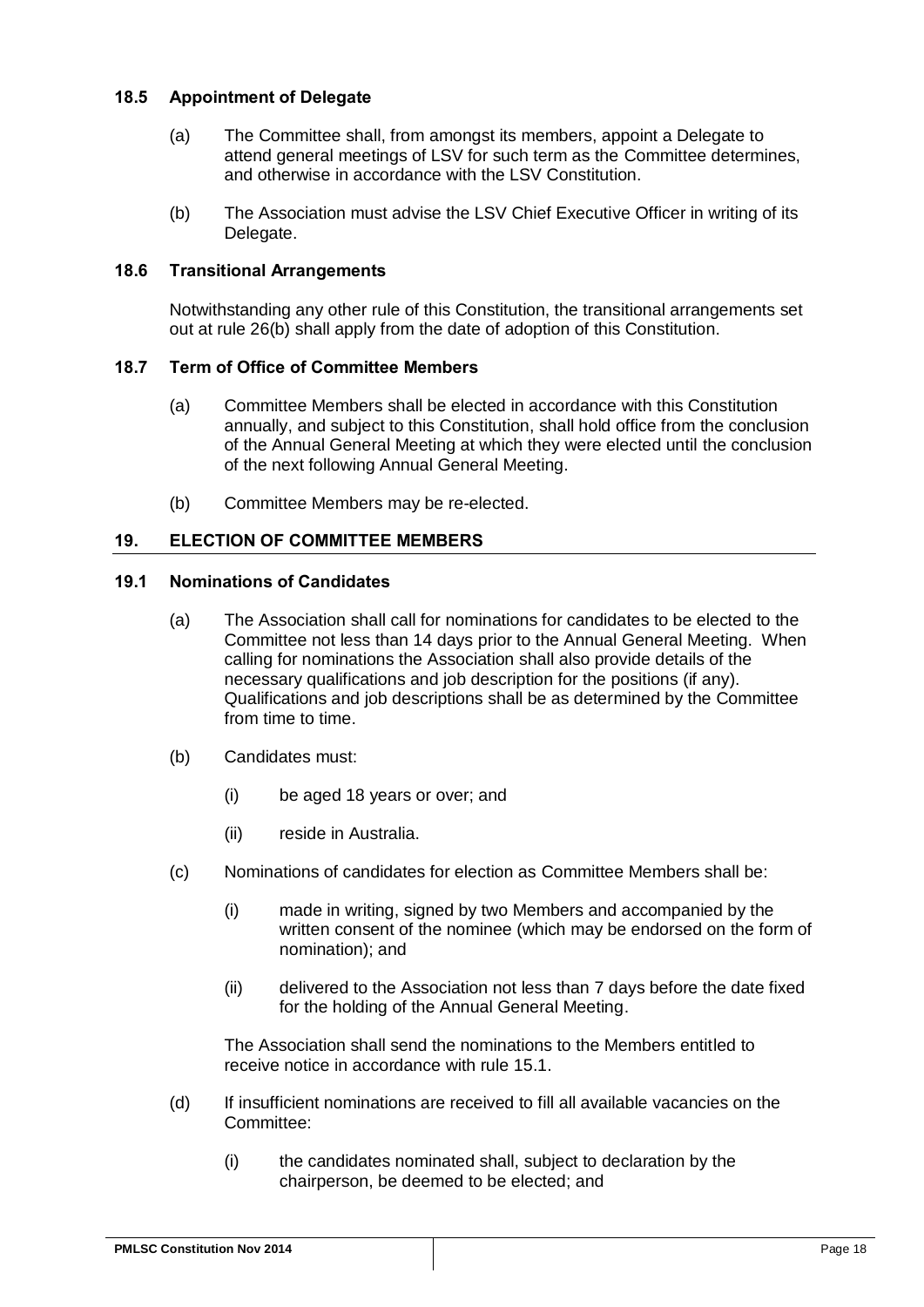- (ii) the remaining positions will be deemed casual vacancies under clause [20.3.](#page-23-0)
- (e) If the number of nominations received is equal to the number of vacancies to be filled, the persons nominated shall, subject to declaration by the chairperson, be deemed to be elected.
- (f) If the number of nominations exceeds the number of vacancies to be filled, voting papers shall be prepared containing the names of the candidates in alphabetical order, for each vacancy on the Committee.

#### <span id="page-22-0"></span>**19.2 Voting procedures**

Elections shall be conducted by such means as is prescribed by the Committee.

#### <span id="page-22-1"></span>**20. VACANCY ON THE COMMITTEE**

#### <span id="page-22-2"></span>**20.1 Grounds for Termination of Committee Member**

For the purposes of this Constitution, the office of a Committee Member becomes vacant if the Committee Member:

- (a) ceases to be a Member;
- (b) dies;
- (c) becomes bankrupt or makes any arrangement or composition with their creditors generally;
- (d) becomes of unsound mind or a person whose person or estate is liable to be dealt with in anyway under the law relating to mental health;
- (e) resigns their office in writing to the Association;
- (f) is absent from meetings of the Committee held during a period of three months without having previously obtained leave of absence in accordance with rule [21.5](#page-25-0) or provided reasonable excuse for such absence;
- (g) without the prior consent or later ratification of the Members in General Meeting holds any office of profit under the Association;
- (h) is directly or indirectly interested in any contract or proposed contract with the Association and fails to declare the nature of his interest;
- (i) is removed from office in accordance with this Constitution;
- (j) has been expelled or suspended from membership (without further recourse under these Rules or the LSV Rules); or
- (k) would otherwise be prohibited from being a Committee Member of a corporation under the *Corporations Act*.

#### <span id="page-22-3"></span>**20.2 Removal of Committee Member**

(a) The Association in a General Meeting may by Special Resolution remove any Committee Member, before the expiration of their term of office and appoint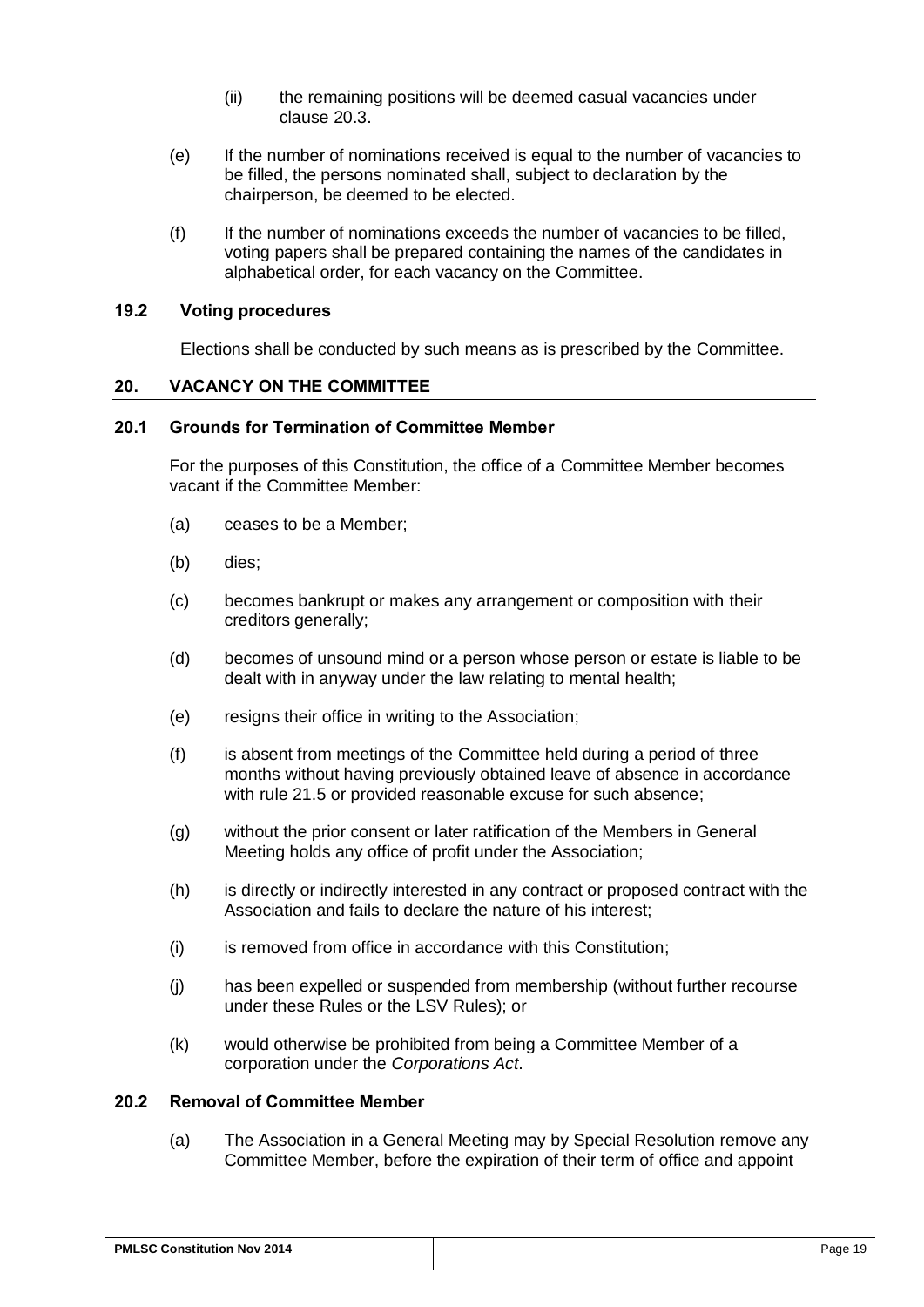another Member in their place to hold office until the expiration of the term of the first mentioned Committee Member.

(b) Where the Committee Member to whom a proposed resolution referred to in rule [20.2\(a\)](#page-22-3) makes representations in writing to the President or the President and requests that such representations be notified to the Members, the President may send a copy of the representations to each Member or, if they are not so sent, the Committee Member may require that they be read out at the meeting, and the representations shall be so read.

#### <span id="page-23-0"></span>**20.3 Casual Vacancy**

In the event of a casual vacancy in the office of any Committee Member, the Committee may appoint a Member to the vacant office and the person so appointed may continue in office up to the conclusion of the Annual General Meeting at which the term of the previous appointee would have expired.

#### <span id="page-23-1"></span>**21. QUORUM AND PROCEDURE AT COMMITTEE MEETINGS**

## <span id="page-23-2"></span>**21.1 Convening a Committee Meeting**

- (a) The Committee shall meet as often as is deemed necessary for the dispatch of business. Subject to this Constitution the Committee may adjourn and otherwise regulate its meetings as it thinks fit.
- (b) Unless all Committee Members agree to hold a meeting at shorter notice either by agreement that is sufficiently evidenced in writing or by their presence, or in accordance with rule [21.2,](#page-23-3) not less than seven days written notice of Committee meeting shall be given to each Committee Member.
- (c) Written notice of each Committee meeting, specifying the general nature of the time, date and place of the Committee meeting and the business to be transacted, shall be served on each Committee Member by:
	- (i) delivering it to that Committee Member personally;
	- (ii) sending it in writing, by facsimile or other means of electronic communication.

in accordance with the Committee Member's last notified contact details.

(d) Notice may be given of more than one Committee meeting at the same time.

## <span id="page-23-3"></span>**21.2 Urgent Committee Meetings**

- (a) In cases of urgency, a meeting can be held without notice being given in accordance with rule [21.1](#page-23-2) provided that as much notice as practicable is given to each Committee Member by the quickest means practicable.
- (b) Any resolution made at an urgent Committee meeting must be passed by an absolute majority of the Committee.

## <span id="page-23-4"></span>**21.3 Quorum**

(a) At meetings of the Committee the number of Committee Members whose presence is required to constitute a quorum is 50% of Committee Members.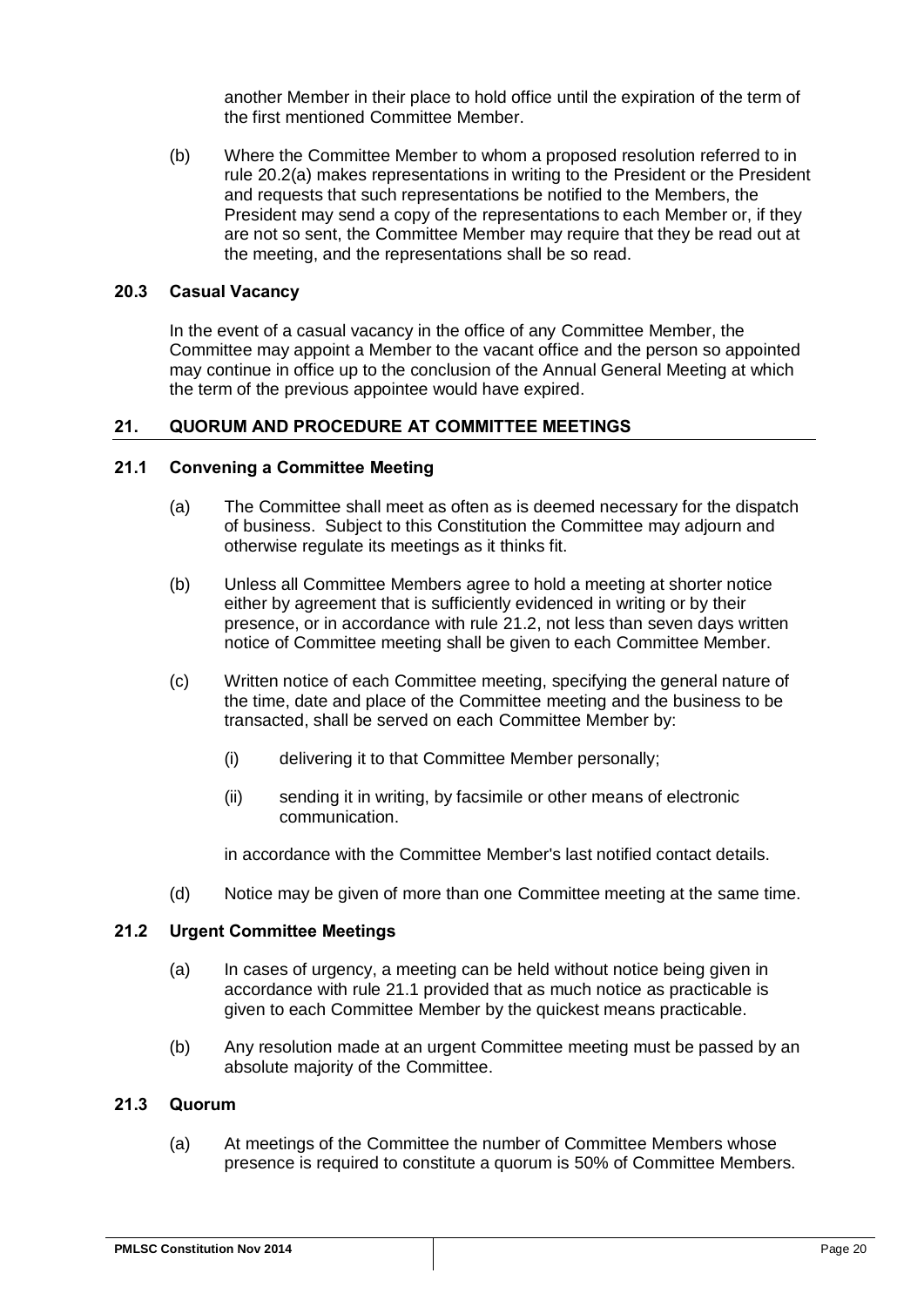- (b) No business shall be transacted unless a quorum is present and if within half an hour of the time appointed for the meeting a quorum is not present, the meeting shall stand adjourned to the same place and at the same hour of the same day in the following week, or any date, time and place determined by the President.
- (c) The Committee may act notwithstanding any casual vacancy. However, if there are casual vacancies in the office of a Committee Member such that the number of remaining Committee Members is not sufficient to constitute a quorum at a meeting of the Committee, those Committee Members may act only for the purpose of increasing the number of Committee Members to a number sufficient to constitute such a quorum.

## <span id="page-24-0"></span>**21.4 Procedures at Committee meetings**

- (a) At meetings of the Committee, the President shall chair the meeting. If the President is absent or unwilling to act, the Committee shall appoint one of its members to chair the meeting.
- (b) Questions arising at any meeting of the Committee shall be determined on a show of hands, or if demanded by a Committee Member, by a poll taken in such manner as the person presiding at the meeting may determine.
- (c) Questions arising at any meeting of the Committee shall be decided by a majority of votes and a determination of a majority of Committee Members shall be deemed a determination of the Committee. All Committee Members shall have one vote on any question.
- (d) Voting by proxy is not permitted.
- (e) A resolution in writing signed or assented to by facsimile or other form of electronic communication by all the voting Committee Members, shall be as valid and effectual as if it had been passed at a meeting of the Committee duly convened and held. Any such resolution may consist of several documents in like form each signed by one or more of the Committee Members.
- <span id="page-24-1"></span>(f) Without limiting the power of the Committee to regulate its meetings as it thinks fit, a meeting of the Committee Members may be held where one or more of the Committee Members is not physically present at the meeting, provided that:
	- (i) all persons participating in the meeting are able to communicate with each other effectively, simultaneously and instantaneously whether by means of telephone or other form of communication;
	- (ii) notice of the meeting is given to all the Committee Members entitled to notice in accordance with the usual procedures agreed upon or laid down from time to time by the Committee;
	- $(iii)$  in the event that a failure in communications prevents rule [21.4\(f\)\(i\)](#page-24-1) from being satisfied by that number of Committee Members which constitutes a quorum, and none of such Committee Members are present at the place where the meeting is deemed by virtue of the further provisions of this rule to be held then the meeting shall be suspended until rule [21.4\(f\)\(i\)](#page-24-1) is satisfied again. If such condition is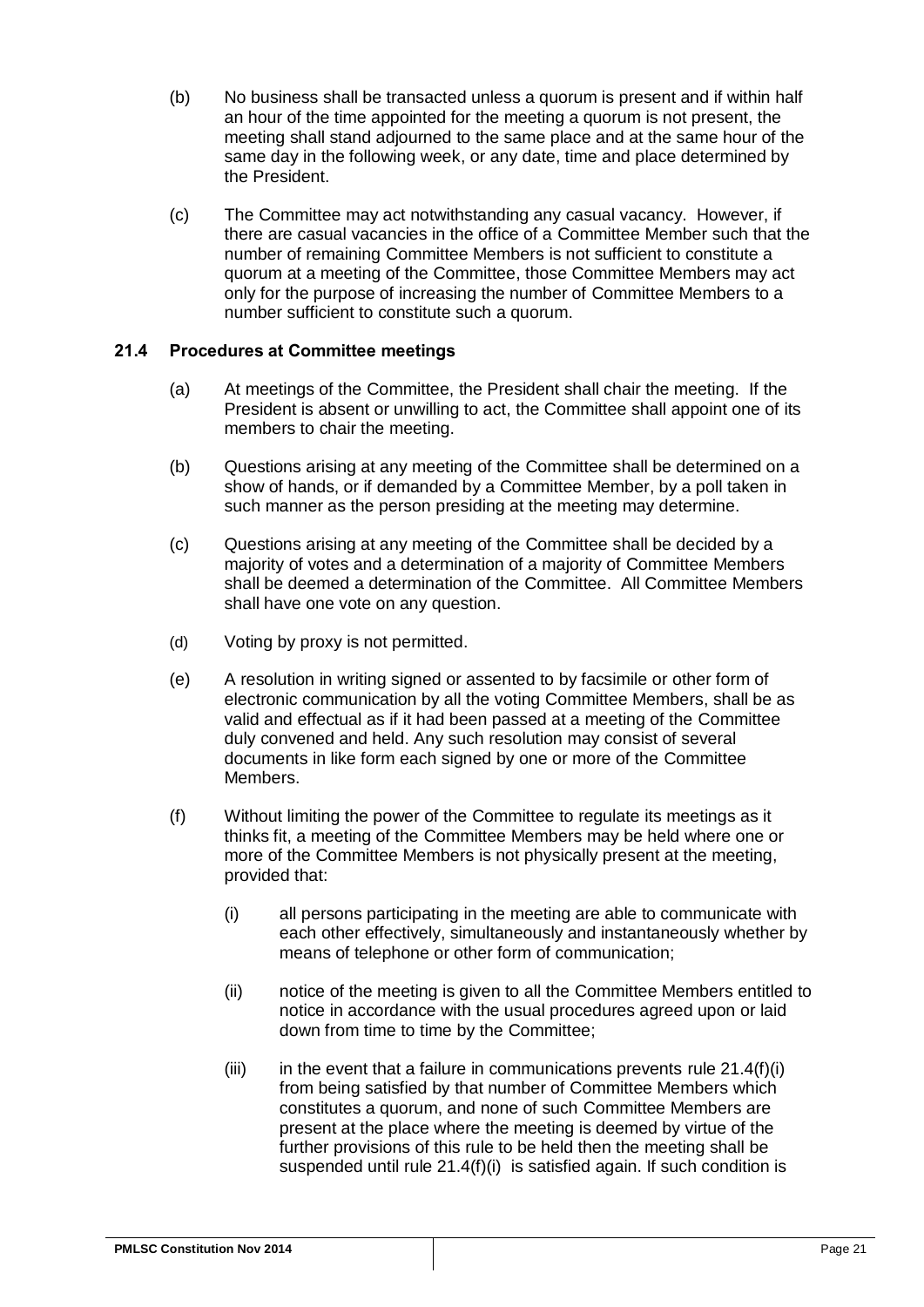not satisfied within fifteen minutes from the interruption the meeting shall be deemed to have terminated; and

(iv) any meeting held where one or more of the Committee Members is not physically present shall be deemed to be held at the place specified in the notice of meeting provided a Committee Member is there present and if no Committee Member is there present the meeting shall be deemed to be held at the place where the chairperson of the meeting is located.

#### <span id="page-25-0"></span>**21.5 Leave of absence**

- (a) The Committee may grant a Committee Member leave of absence from Committee meetings for a period not exceeding three months.
- (b) The Committee must not grant leave of absence retrospectively unless it is satisfied that it was not feasible for the Committee Member to seek the leave in advance.

Committee Members' interests

## <span id="page-25-1"></span>**21.6 Material Personal Interests**

- (a) A Committee Member who has a material personal interest in a matter being considered at a Committee meeting must disclose the nature and extent of that interest to the Committee.
- (b) A Committee Member with such a material personal interest must not:
	- (i) be present while the matter is being considered at the meeting; and
	- (ii) must not vote on the matter.
- (c) This rule [21.6](#page-25-1) does not apply to a material personal interest that:
	- (i) exists only because the Committee Member belongs to a class of persons for whose benefit the Association is established; or
	- (ii) that the Committee Member has in common with all, or a substantial proportion of the Members.
- (d) A general notice that a Committee Member is to be regarded as having a material personal interest in a matter being considered is sufficient declaration for such Committee Member and the said matter. After such general notice it is not necessary for such Committee Member to give a special notice relating to the said matter.
- (e) It is the duty of the President to record in the minutes any declaration made or any general notice as aforesaid given by a Committee Member in accordance with this rule [21.6.](#page-25-1)

## <span id="page-25-2"></span>**21.7 Financial Interest**

(a) A Committee Member is disqualified from: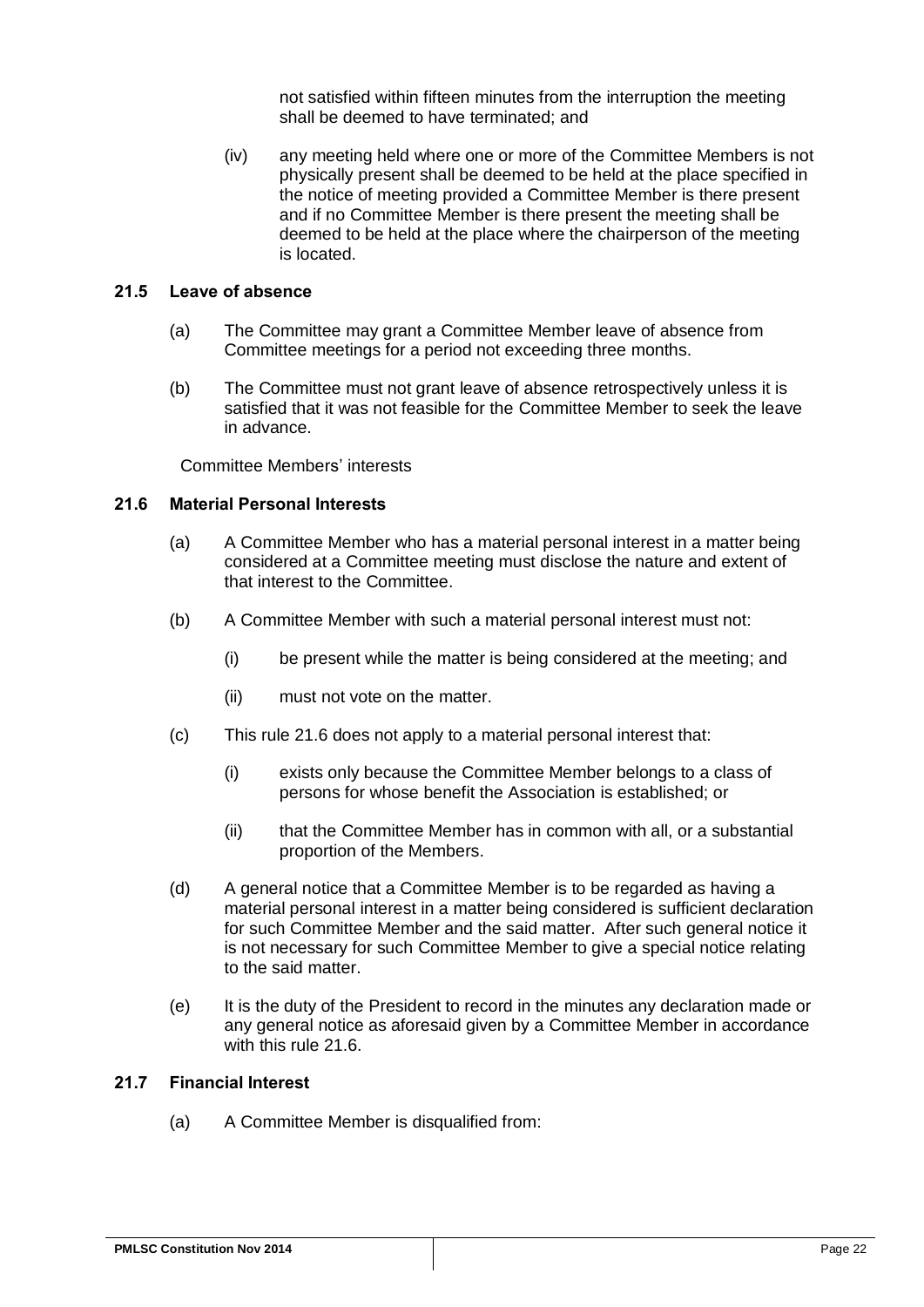- (i) holding any place of profit or position of employment in the Association, or in any company or incorporated association in which the Association is a shareholder or otherwise interested; or
- (ii) contracting with the Association either as vendor, purchaser or otherwise,

except with express resolution of approval of the Committee.

- (b) Any contract or arrangement in which any Committee Member is in any way interested which is entered into by or on behalf of the Association without the approval of the Committee, will be voided for such reason.
- <span id="page-26-3"></span>(c) The nature of the financial interest of such Committee Member must be declared by the Committee Member at the meeting of the Committee at which the contract or arrangement is first taken into consideration if the interest then exists, or in any other case at the first meeting of the Committee after the acquisition of the interest.
- (d) A general notice that a Committee Member is a member of any specified firm or company and is to be regarded as interested in all transactions with that firm or company is sufficient declaration under rule [21.7\(c\)](#page-26-3) for such Committee Member and the said transactions. After such general notice it is not necessary for such Committee Member to give a special notice relating to any particular transaction with that firm or company.
- (e) It is the duty of the Administration Officer to record in the minutes any declaration made or any general notice as aforesaid given by a Committee Member in accordance with rule [21.7.](#page-25-2)

## <span id="page-26-0"></span>**21.8 Conflicts**

A Committee Member, notwithstanding the interest, may be counted in the quorum present at any meeting but cannot vote in respect of any contract or arrangement in which the Committee Member is interested. If the Committee Member votes, the vote shall not be counted.

## <span id="page-26-1"></span>**22. DELEGATED POWERS**

## <span id="page-26-2"></span>**22.1 Committee May Delegate Functions**

- (a) The Committee may, by instrument in writing, create, establish or appoint from amongst its own members, or otherwise, special committees, subcommittees, individual officers and consultants to carry out such duties and functions, and with such powers, as the Committee determines.
- (b) The Committee may in the establishing instrument delegate such functions as are specified in the instrument, other than:
	- (i) this power of delegation; and
	- (ii) a function imposed on the Committee by the Act or any other law, or this Constitution or by resolution of the Association in General Meeting.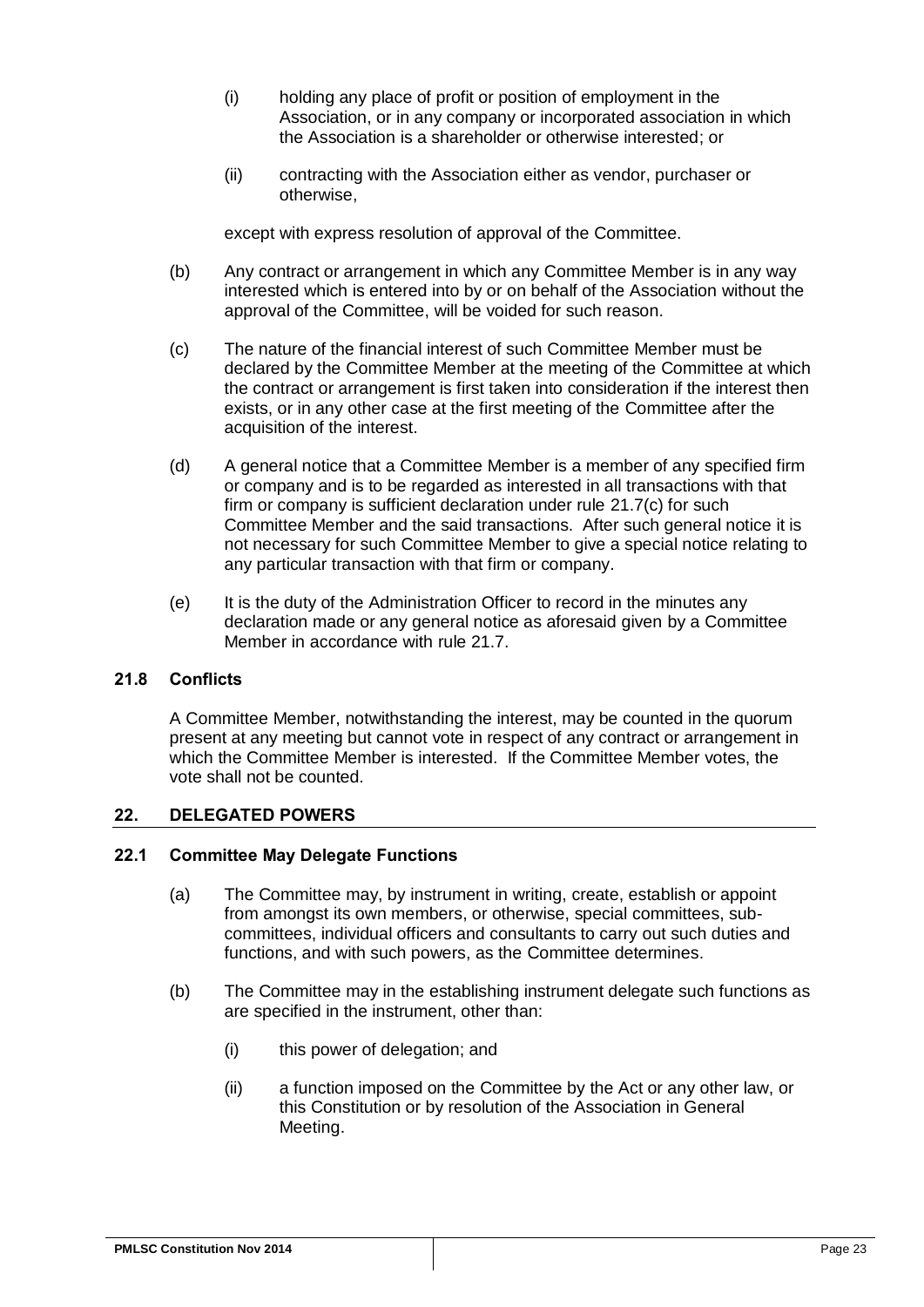(c) At any time the Committee may by instrument in writing, revoke wholly or in part any delegation made under this clause, and may amend or repeal any decision made by such body or person under this clause.

## <span id="page-27-0"></span>**22.2 Exercise of Delegated Functions**

- (a) A function, the exercise of which has been delegated under this clause, may whilst the delegation remains unrevoked, be exercised from time to time in accordance with the terms of the delegation.
- (b) A delegation under this clause may be made subject to such conditions or limitations as to the exercise of any function or at the time or circumstances as may be specified in the delegation.

## <span id="page-27-1"></span>**22.3 Procedure of Delegated Entity**

- (a) The procedures for any entity exercising delegated power shall, subject to this Constitution and with any necessary or incidental amendment, be the same as that applicable to meetings of the Committee under clause [21.](#page-23-1)
- (b) The entity exercising delegated powers shall make decisions in accordance with the Objects, and it shall promptly provide the Committee with details of all material decisions.
- (c) The entity shall also provide any other reports, minutes and information required by the Committee.

## <span id="page-27-2"></span>**22.4 Committees**

- (a) As set out in rule [22.1,](#page-26-2) the Committee may establish and delegate any of its functions, powers or duties (except this power to delegate) to such committees as it thinks fit. The Committee may recall or revoke any such delegation or appointment and may amend or repeal any decision made by such committee.
- (b) The Committee may establish an unrestricted number of Committees.
- (c) The Committee shall determine in writing the duties and powers afforded to any committee and the committee shall, in the exercise of such delegated powers, conform to any directions or By Laws that may be prescribed by the Committee.
- (d) A Committee Member shall be an ex-officio member of any committee so appointed.

## <span id="page-27-3"></span>**23. DUTIES**

## <span id="page-27-4"></span>**23.1 General Duties**

- (a) As soon as practicable after being elected or appointed to the Committee, each Committee Member must become familiar with this Constitution and the Act.
- (b) The Committee is collectively responsible for ensuring that the Association complies with the Act and that individual Committee Members comply with this Constitution.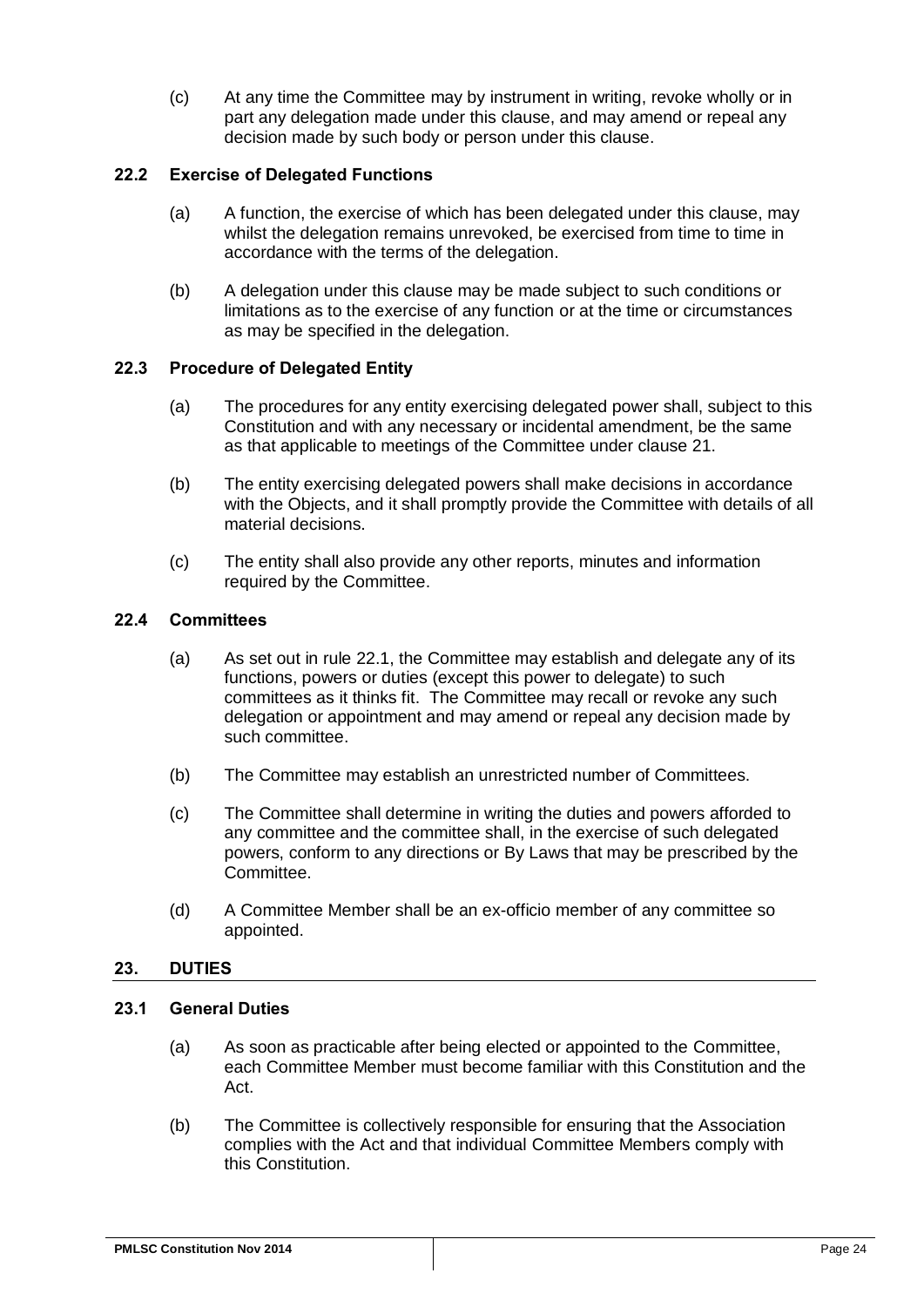- (c) In addition to any duties imposed by this Constitution, a Committee Member must perform any other duties imposed from time to time by resolution at a General Meeting.
- (d) The Committee must ensure that the Association complies with all requirements in the Act regarding financial statements.

## <span id="page-28-0"></span>**23.2 Secretary**

- (a) The Committee will determine from time to time whether the President or another person acts as the Association's secretary under the Act. Such person shall be appointed by the Committee for such term and upon such conditions as the Committee thinks fit.
- (b) The secretary must give the registrar notice of their appointment within 14 days after the appointment.
- (c) If the position of secretary becomes vacant, the Committee must appoint a person to the position within 14 days after the vacancy arises.

## <span id="page-28-2"></span><span id="page-28-1"></span>**23.3 Financial Duties**

- (a) The Treasurer must:
	- (i) receive all moneys paid to or received by the Association and issue receipts for those moneys in the name of the Association; and
	- (ii) ensure that all moneys received are paid into the account of the Association within 10 working days after receipt;
	- (iii) make any payments authorised by the Association or by a General Meeting of the Association from the Association's funds;
	- (iv) ensure that the financial records of the Association are kept in accordance with the Act;
	- (v) coordinate the preparation of the financial statements of the Association and their submission to the Annual General Meeting of the Association;
	- (vi) ensure that at least two Committee Members have access to the accounts and financial records of the Association; and
	- (vii) keep in their custody or under their control:
		- (A) the financial records for the current financial year; and
		- (B) any other financial records as authorised by the Committee.
- (b) The Committee may allocate responsibility for the financial duties described at rule [23.3\(a\)](#page-28-2) to a portfolio or Committee Member in accordance with rule [18.3\(b\).](#page-20-8)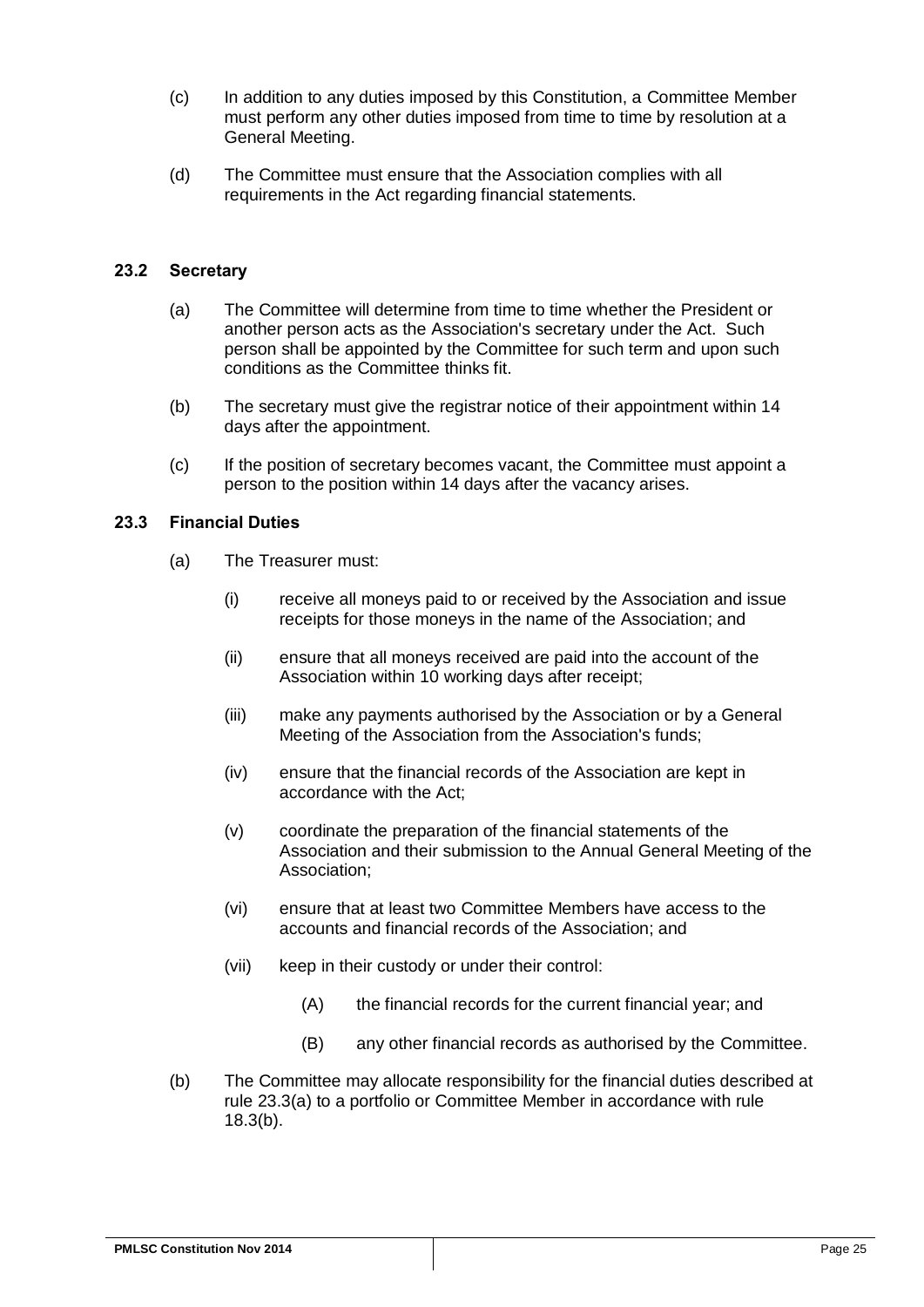## <span id="page-29-0"></span>**24. MINUTES OF COMMITTEE MEETINGS**

- (a) The Committee must ensure that minutes are taken and kept of each Committee meeting.
- (b) As a minimum, the minutes must record:
	- (i) the business considered at the meeting;
	- (ii) any resolution on which a vote is taken and the result of the vote; and
	- (iii) any interest declared under rules [21.6](#page-25-1) or [21.7.](#page-25-2)

#### <span id="page-29-1"></span>**PART V – MISCELLANEOUS**

#### <span id="page-29-2"></span>**25. BY LAWS**

## <span id="page-29-3"></span>**25.1 Committee to Formulate By Laws**

The Committee may formulate, issue, adopt, interpret and amend such By Laws for the proper advancement, management and administration of the Association, the advancement of the Objects and lifesaving in Port Melbourne as it thinks necessary or desirable. Such By Laws must be consistent with the Constitution, the LSV constitution, the SLSA constitution and any regulations or by laws made by LSV or SLSA. If any By Laws are inconsistent with the LSV or SLSA constitution and regulations the By Laws shall be null and void and will be inapplicable.

## <span id="page-29-4"></span>**25.2 By Laws Binding**

All By Laws made under this clause shall be binding on the Association and Members of the Association.

#### <span id="page-29-5"></span>**25.3 By Law Transitional Arrangements**

Notwithstanding any other rule of this Constitution, the transitional arrangements set out at rule [26\(c\)](#page-30-5) shall apply from the date of adoption of this Constitution.

#### <span id="page-29-6"></span>**25.4 Notices Binding on Members**

Amendments, alterations, interpretations or other changes to By Laws shall be advised to Members of the Association by means of Notices approved and issued by the Committee.

#### <span id="page-29-7"></span>**26. TRANSITIONAL ARRANGEMENTS**

- (a) Notwithstanding any other Rule of this Constitution, the transitional arrangements set out in this rule [26](#page-29-7) shall apply from the date of adoption of this Constitution.
- <span id="page-29-8"></span>(b) The members of the governing or managing body (by whatever name it is called) of the Association in place immediately prior to approval of this Constitution under the Act shall continue in those positions until the next Annual General Meeting following such approval, and thereafter the positions of the President and other Committee Members shall be filled, vacated and otherwise dealt with in accordance with this Constitution.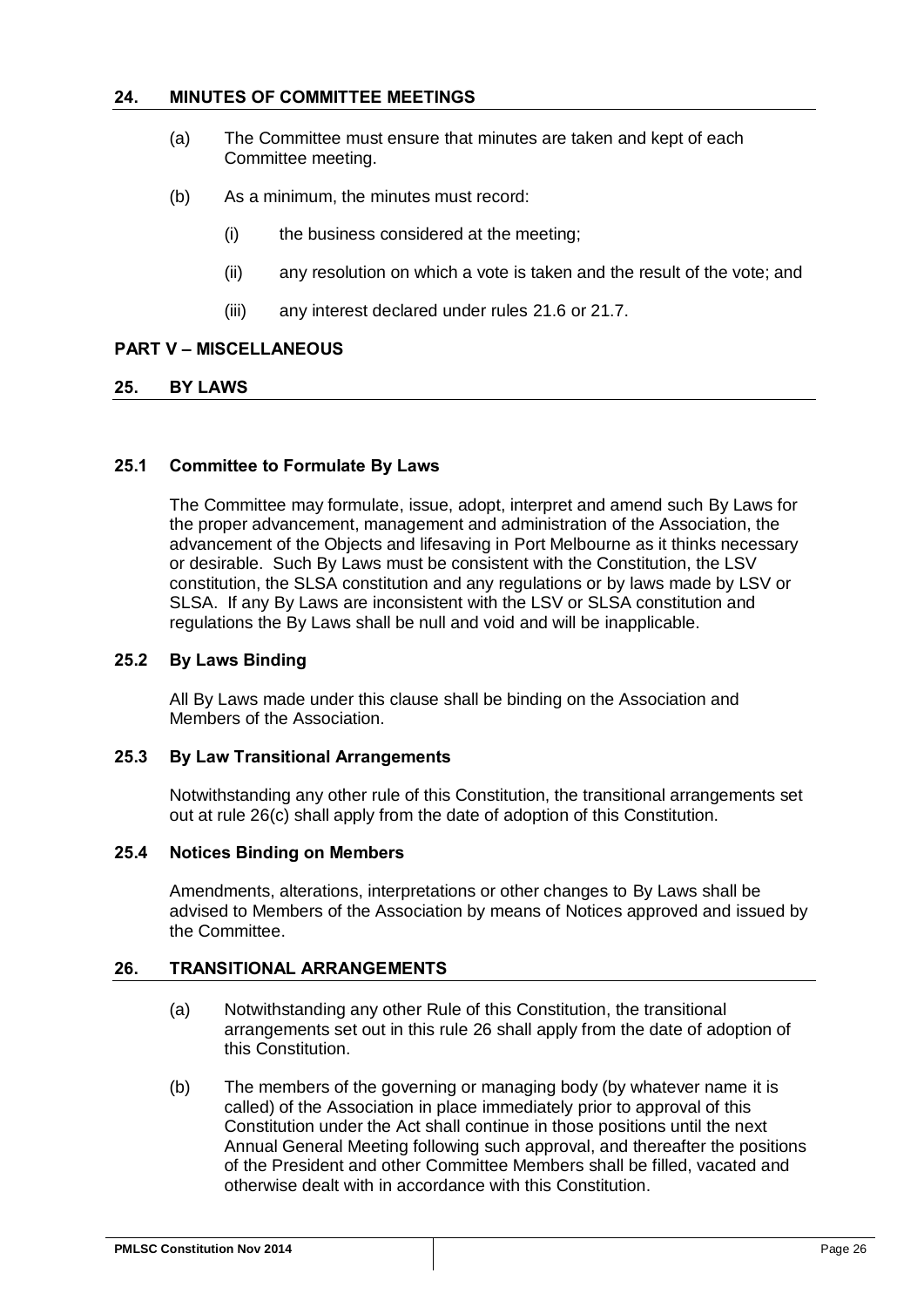- <span id="page-30-5"></span>(c) All clauses, rules, By Laws and regulations of the Association in force at the date of the approval of this Constitution insofar as such clauses, rules, By Laws and regulations are not inconsistent with, or have been replaced by this Constitution, shall be deemed to be By Laws under this rule this rule [26.](#page-29-7)
- (d) All individuals who are, prior to the approval of this Constitution, Members of the Association shall be deemed Members of the Association from the time of approval of this Constitution under the Act. All such Members shall provide the Association with such details as may be required by the Association under this Constitution within one month of the approval of this Constitution under the Act.

## <span id="page-30-0"></span>**27. FUNDS, RECORDS AND ACCOUNTS**

## <span id="page-30-1"></span>**27.1 Sources of Funds**

The Committee will determine the sources from which the funds of the Association are to be or may be derived and the manner in which such funds are to be managed.

## <span id="page-30-2"></span>**27.2 Management of funds**

- (a) The Association must open an account with a financial institution from which all expenditure of the Association is made and into which all of the Association's revenue is deposited.
- (b) The Committee may authorise one Committee Member to expend funds on behalf of the Association up to a specified limit without requiring approval from the Committee for each item on which the funds are expended. This may be as a part of a designated portfolio in accordance with rule [18.3\(b\).](#page-20-8)
- (c) All funds of the Association must be deposited into the financial account of the Association no later than five working days after the receipt.
- (d) With the approval of the Committee, one Committee Member may maintain a cash float provided that all money paid from or paid into the float is accurately recorded at the time of the transaction. This may be as a part of a designated portfolio in accordance with rule [18.3\(b\).](#page-20-8)

## <span id="page-30-6"></span><span id="page-30-3"></span>**27.3 Association to Keep Records**

- (a) The Association shall establish and maintain, in accordance with the Act and this Constitution, proper accounting and other records and minutes concerning all transactions, business, meetings and dealings of the Association and the Committee. These records and minutes shall be produce as appropriate at each Committee or General Meeting.
- (b) All records and minutes kept in accordance with rule [27.3\(a\)](#page-30-6) shall be kept in the care and control of the Committee in accordance with rule 37.

#### <span id="page-30-4"></span>**27.4 Committee to Submit Accounts**

The Committee shall submit to the Members at the Annual General Meeting the statements of account of the Association in accordance with this Constitution and the Act.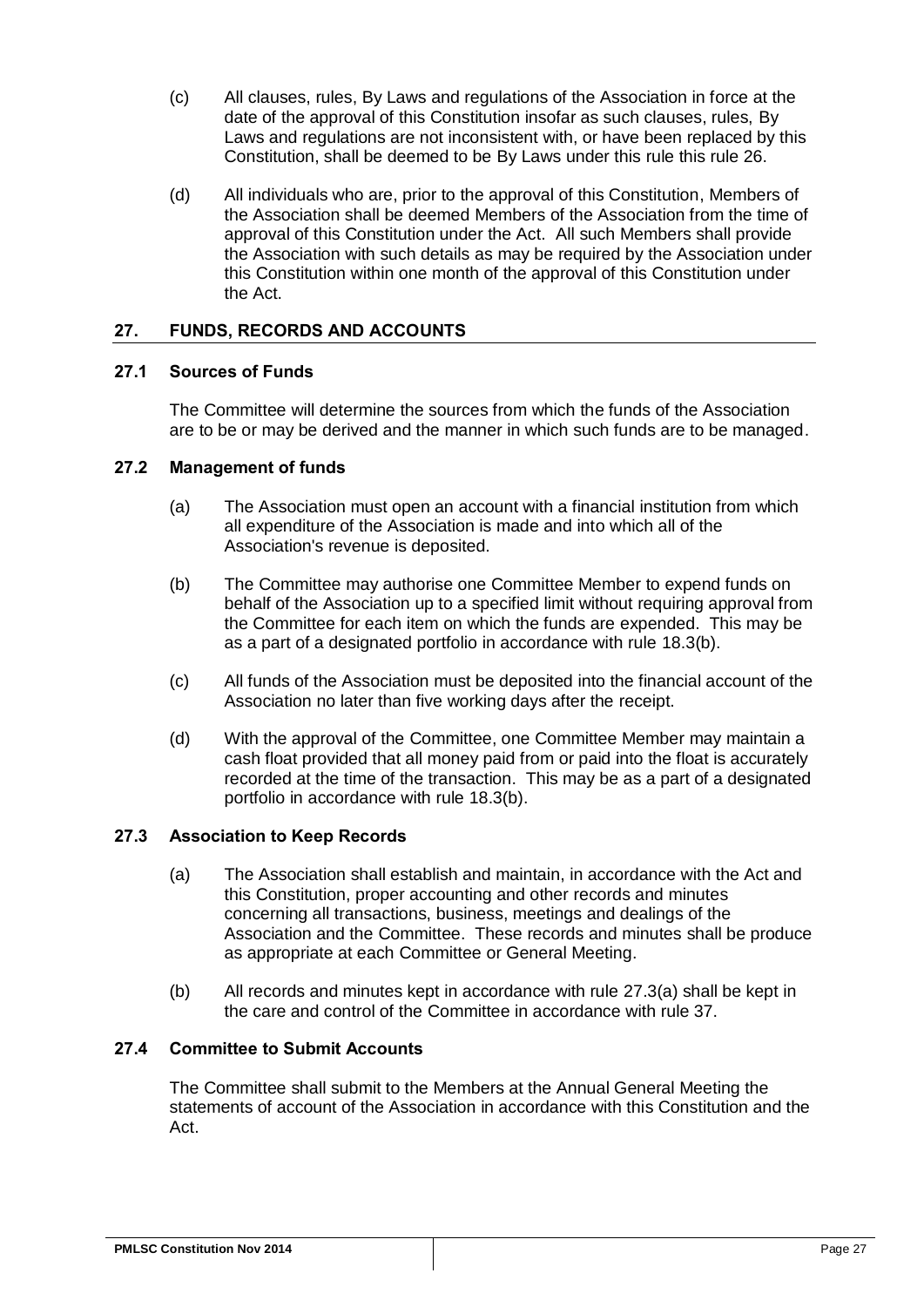## <span id="page-31-0"></span>**27.5 Accounts Conclusive**

The statements of account when approved or adopted by an Annual General Meeting shall be conclusive except as regards any error discovered in them within three months after such approval or adoption.

## <span id="page-31-1"></span>**27.6 Accounts to be Sent to Members**

The Committee shall cause to be sent to all persons entitled to receive notice of Annual General Meetings in accordance with this Constitution, a copy of the statements of account, the Committee's report, the auditor's report (if any) and every other document required under the Act (if any).

## <span id="page-31-2"></span>**28. APPLICATION OF INCOME**

- (a) The income and property of the Association shall be applied solely towards the promotion of the purposes of the Association as set out in this Constitution.
- (b) No portion of the income or property of the Association shall be paid or transferred, directly or indirectly by way of dividend, bonus or otherwise to any Member.
- (c) Nothing in this rule [28](#page-31-2) shall preclude payment to a Member in good faith for expenses incurred or services rendered, including, but not limited to:
	- (i) any services actually rendered to the Association whether as an employee or otherwise;
	- (ii) goods supplied to the Association in the ordinary and usual course of operation;
	- (iii) interest on money borrowed from any Member;
	- (iv) rent for premises demised or let by any Member to the Association; or
	- (v) any out-of-pocket expenses incurred by the Member on behalf of the Association,

provided that any such payment shall not exceed the amount ordinarily payable between ordinary commercial parties dealing at arm's length in a similar transaction.

## <span id="page-31-3"></span>**29. NEGOTIABLE INSTRUMENTS**

All cheques, promissory notes, bankers drafts, bills of exchange and other negotiable instruments, shall be signed, drawn, accepted, endorsed or otherwise executed, as the case may be, by any two duly authorised Committee Members or in such other manner as the Committee determines.

#### <span id="page-31-4"></span>**30. AUDITOR**

Clause 30 shall apply if the Association is required, by law to undertake an audit of its financial statements

(a) A properly qualified auditor or auditors shall be appointed, and the remuneration of such auditor or auditors fixed by the Association in General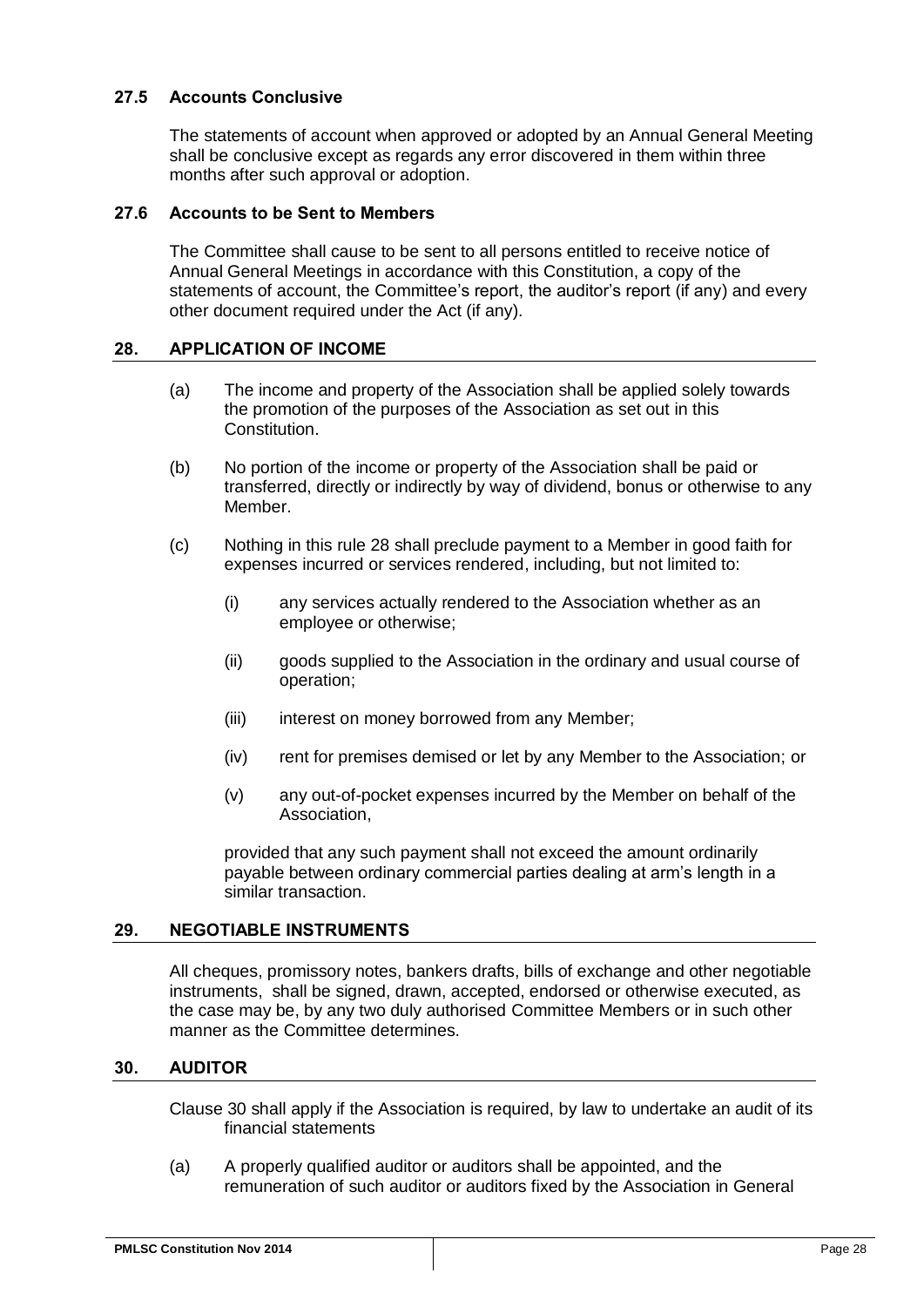Meeting. The auditor's duties shall be regulated in accordance with the Act, or if no relevant provisions exist under the Act, in accordance with the *Corporations Act* and generally accepted principles, and/or any applicable code of conduct. The auditor may be removed by the Association in General Meeting.

(b) The accounts of the Association shall be examined and the correctness of the profit and loss accounts and balance sheets ascertained by an auditor or auditors at the conclusion of each Financial Year.

## <span id="page-32-0"></span>**31. SERVICE OF NOTICES**

- (a) Notices may be given to any person entitled under this Constitution to receive any notice by sending the notice by post or facsimile transmission or where available, by electronic mail, to the Member's registered address or facsimile number or electronic mail address.
- (b) Where a notice is sent by post, service of the notice service of the notice shall be deemed to be effected at the time the letter would have been delivered in the ordinary course of post.
- (c) Where a notice is sent by facsimile transmission, service of the notice shall be deemed to be effected upon receipt of a confirmation report confirming the facsimile was sent to/or received at the facsimile number to which it was sent.
- (d) Where a notice is sent by electronic mail, service of the notice shall be deemed to be effected by upon receipt of a confirmation report confirming the electronic mail message was received at the electronic mail address to which it was sent.

#### <span id="page-32-1"></span>**32. COMMON SEAL**

- (a) The Association may have a Seal upon which its corporate name shall appear in legible characters.
- (b) The Seal shall not be used without the express authorisation of the Committee. Every use of the Seal shall be recorded in the Association's minute book. Two Committee Members must witness every use of the Seal, unless the Committee determines otherwise.

## <span id="page-32-2"></span>**33. REGISTERED ADDRESS**

The registered address of the Association is:

- (a) the address determined from time to time by resolution of the Committee; or
- (b) if the Committee has not determined an address to be the registered address, the postal address of the secretary.

#### <span id="page-32-3"></span>**34. ALTERATION OF CONSTITUTION**

The Constitution of the Association shall not be altered except by Special Resolution in accordance with the Act, and in compliance with all other procedures under the Act (if any).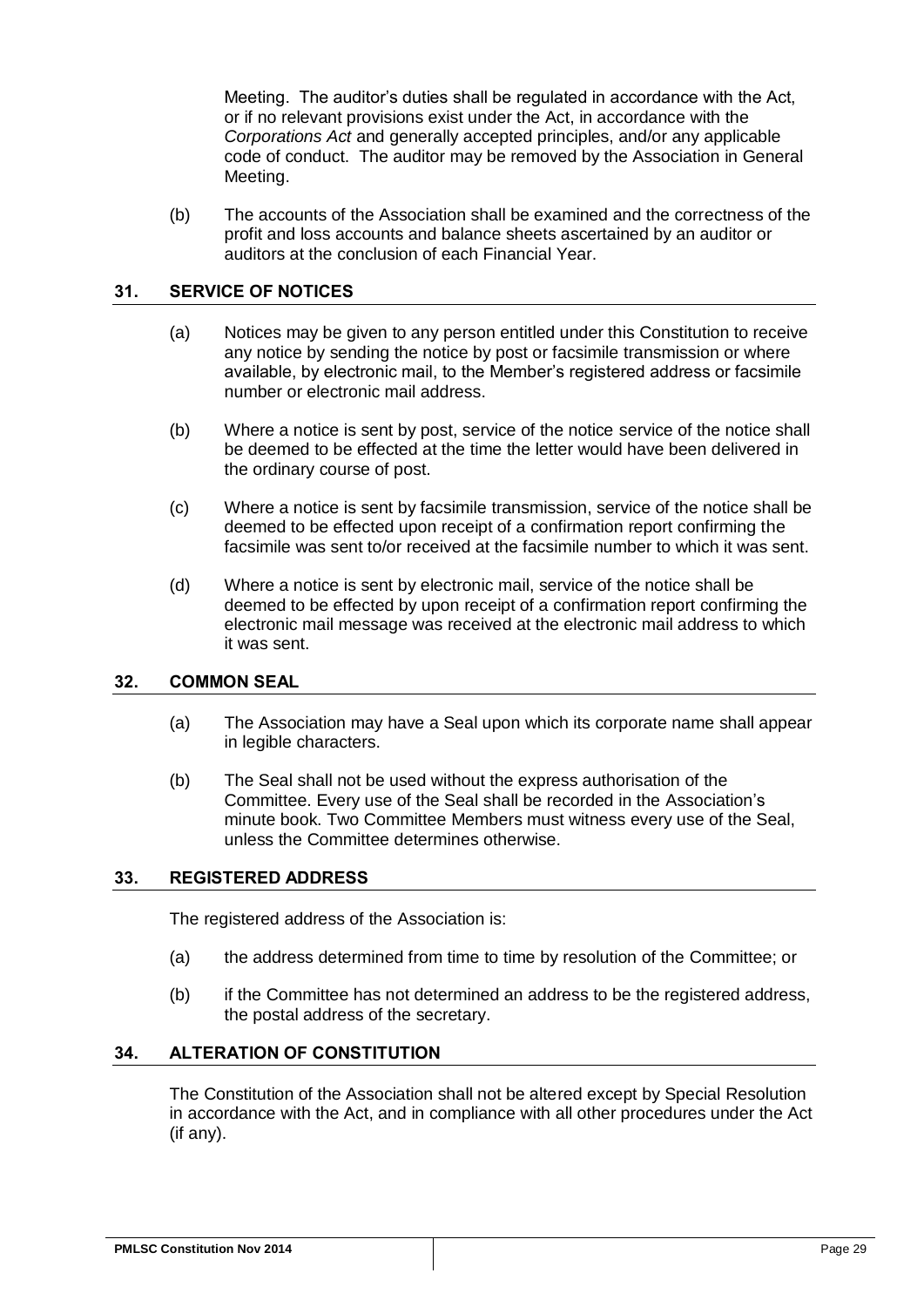#### <span id="page-33-0"></span>**35. INDEMNITY**

- (a) Every Committee Member, officer, auditor, manager, employee or agent of the Association shall be indemnified out of the property or assets of the Association against any liability incurred by him/her in his/her capacity as Committee Member, officer, auditor, manager, employee or agent in defending any proceedings, whether civil or criminal, in which judgement is given in his favour or in which he is acquitted or in connection with any application in relation to any such proceedings in which relief is, under the Act, granted to him by the Court.
- (b) The Association shall indemnify its Committee Members, officers, managers and employees against all damages and costs (including legal costs) for which any such Committee Member, officer, manager or employee may be or become liable to any third party in consequence of any act or omission except wilful misconduct:
	- (i) in the case of a Committee Member of officer, performed or made whilst acting on behalf of and with the authority, express or implied of the Association; and
	- (ii) in the case of an employee, performed or made in the course of, and within the scope of his employment by the Association.

## <span id="page-33-1"></span>**36. DISSOLUTION**

- (a) The Association may be wound up voluntarily by Special Resolution.
- (b) In the event of the Association being wound up, the liability of the Member shall be limited to any outstanding monies due and payable to the Association, including the amount of the Annual Subscription payable in respect of the current Financial Year. No other amount shall be payable by the Member.
- (c) If upon winding up or dissolution of the Association there remains after satisfaction of all its debts and liabilities any assets or property, the same shall not be paid to or distributed amongst the Members but shall be given or transferred to some registered or exempt charity, having objects similar to the Objects and which prohibits the distribution of its or their income and property among its or their Members to an extent at least as great as is imposed on the Association by this Constitution. Such registered or exempt charity will be determined by the Members at or before the time of dissolution, and in default thereof by such judge of the Supreme Court of Victoria or other Court as may have or acquire jurisdiction in the matter.

## <span id="page-33-2"></span>**37. CUSTODY OF BOOKS AND OTHER DOCUMENTS**

- (a) Except as otherwise provided in this Constitution, the Committee shall designate a Committee Member to keep in his or her custody or control all books, minutes, documents and securities of the Association.
- <span id="page-33-3"></span>(b) If requested by a Member, the Committee must permit such Member to inspect:
	- (i) the rules of the Association;